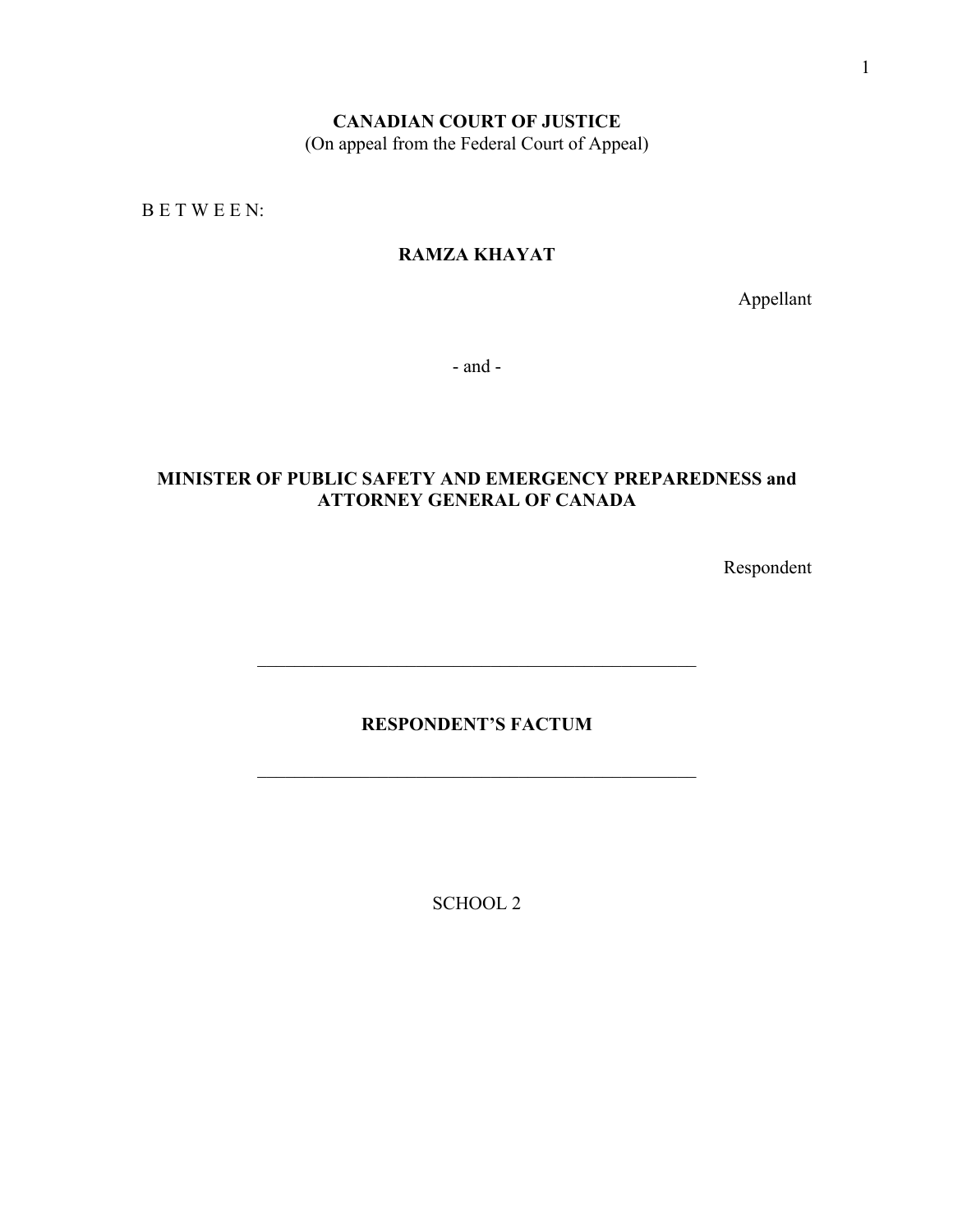| PART II - STATEMENT OF FACTS AND JUDICIAL HISTORY                                                                                                       |
|---------------------------------------------------------------------------------------------------------------------------------------------------------|
|                                                                                                                                                         |
|                                                                                                                                                         |
|                                                                                                                                                         |
|                                                                                                                                                         |
|                                                                                                                                                         |
|                                                                                                                                                         |
|                                                                                                                                                         |
|                                                                                                                                                         |
|                                                                                                                                                         |
|                                                                                                                                                         |
|                                                                                                                                                         |
| La Décision n'affecte pas les droits légaux de Khayat, ne lui impose<br>1.1.1<br>aucune obligation légale et ne lui cause aucun effet préjudiciable  11 |
| Étendre la qualité privée pour agir aux circonstances de Khayat serait<br>1.1.2                                                                         |
| 1.2                                                                                                                                                     |
| La norme de contrôle et celle de l'erreur manifeste et dominante  12<br>1.2.1                                                                           |
| La Cour fédérale d'appel est le premier tribunal qui a déterminé la<br>1.2.2                                                                            |
| Khayat ne satisfait pas le test de la qualité pour agir dans l'intérêt<br>1.2.3                                                                         |
| 2.                                                                                                                                                      |
| La norme de contrôle applicable est celle de la décision raisonnable  17<br>2.I                                                                         |
| 2.2<br>La Cour doit s'abstenir d'une nouvelle appréciation de la preuve  17                                                                             |
| 2.3<br>Le Service a raisonnablement interprété le régime législatif  18                                                                                 |
| La question précise devant le Service est une question de moment  20<br>2.4                                                                             |
| La Décision du Service est fondée sur un raisonnement cohérent 20<br>2.5                                                                                |
| The Scheme is Not Procedurally Unfair as the Right to be Heard is<br>3.                                                                                 |
|                                                                                                                                                         |
| The Content of the Right to be Heard is an Oral Hearing at Any Stage of the<br>3.1                                                                      |
| The Decision and Process Followed are Discretional in Nature 23<br>3.1.1                                                                                |
| 3.1.2                                                                                                                                                   |
| Conditions to Statutory Release Reduce Importance of the Decision . 24<br>3.1.3                                                                         |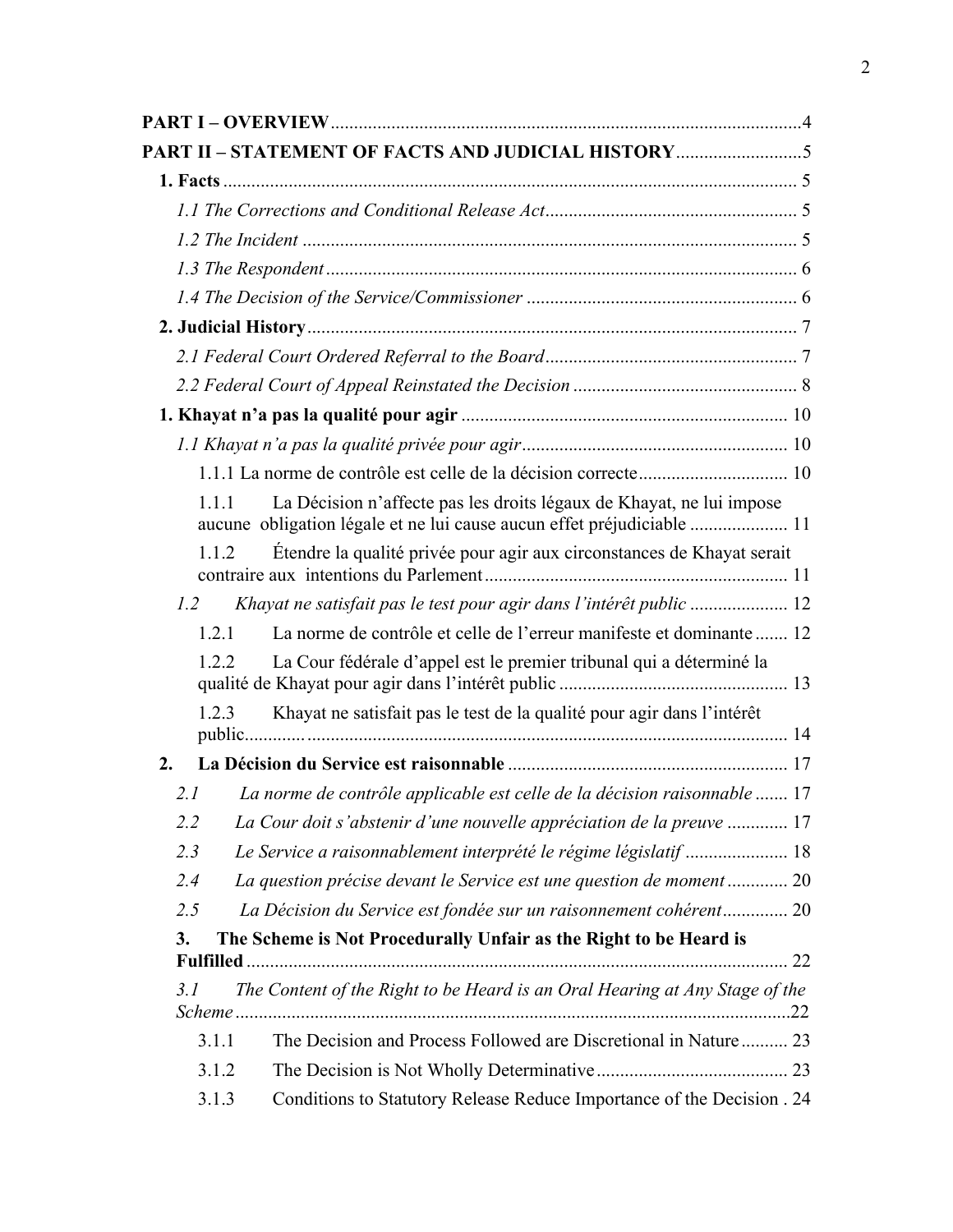| 3.1.4 | Khayat Has No Legitimate Expectations of Oral Hearings at the Service<br>Stage<br>24                 |
|-------|------------------------------------------------------------------------------------------------------|
| 3.1.5 | The Service's Expertise Warrants a Higher Level of Discretion  25                                    |
| 4.    |                                                                                                      |
| 4.1   |                                                                                                      |
| 4.2   | The Procedural Process of Statutory Release is Not Causally Related to Any                           |
| 4.3   | If the Court Finds Khayat's s. 7 Rights were Violated, it is in Accordance to                        |
| 5.    | If the Court Finds Khayat's S. 7 Rights are Violated, the Scheme is Still<br><b>Saved Under S. 1</b> |
| 5. I  | The Purpose of the Scheme is a Pressing and Substantial Objective  31                                |
| 6.    | The Threshold to Oppose Statutory Release is Not Too High So as to                                   |
| 6.1   | The Scheme is Rationally Connected to the Purpose of the Legislation  33                             |
| 6.2   |                                                                                                      |
|       | PART V – ORDER SOUGHT AND NAMES OF COUNSEL34                                                         |
|       |                                                                                                      |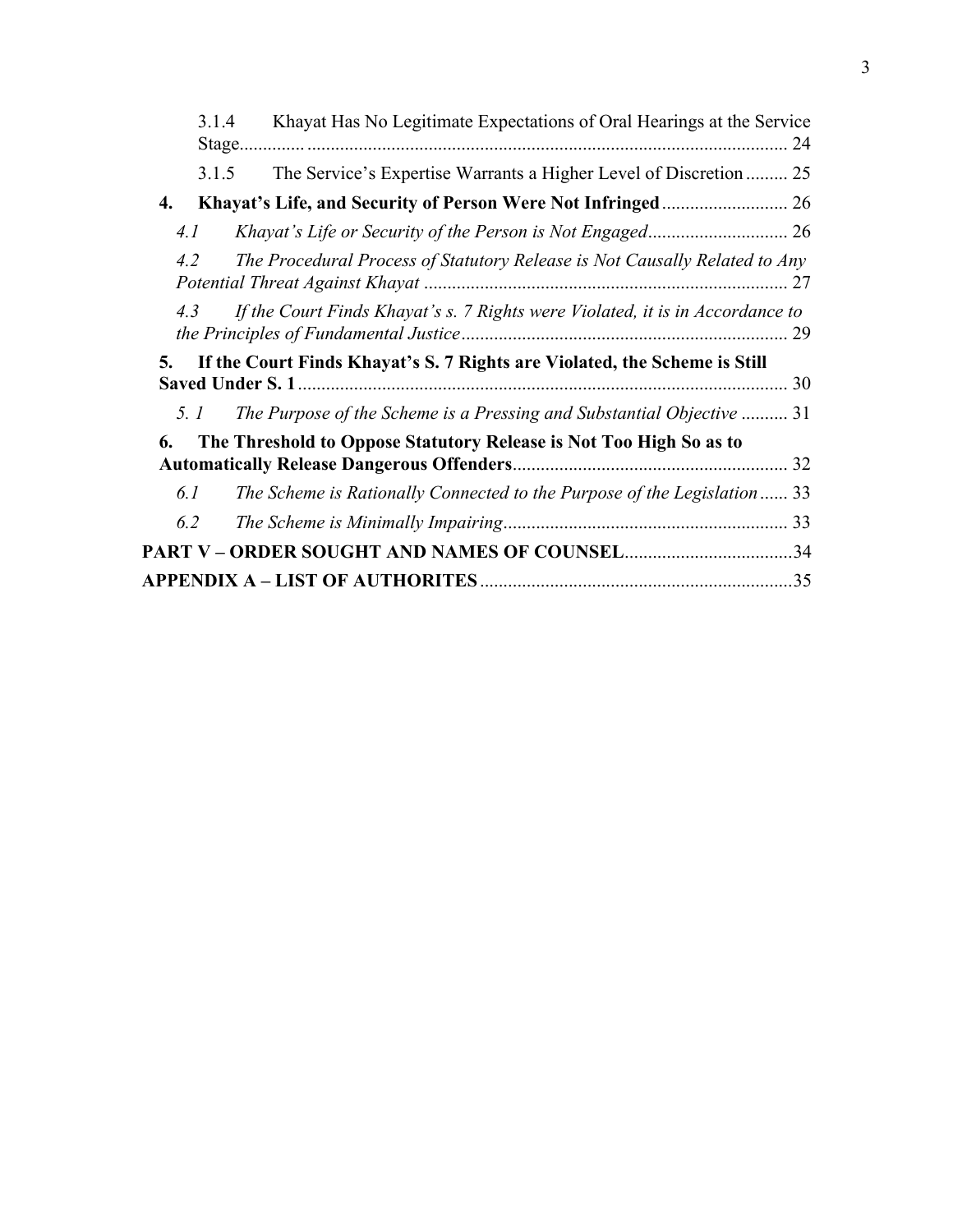# **PART I – OVERVIEW**

[1] The Government of Canada seeks to contribute to the maintenance of a just, peaceful, and safe society by encouraging the gradual release of previous offenders into society. In the case of Matthews, the Correctional Service of Canada ("the Service"/ "le Service") rendered a decision on the timing of Matthew's release that best aligns with these goals.

# **1. Standing**

[2] Khayat has no legal standing to bring these issues to the courts. While Khayat may have a personal interest in these issues, Khayat fails to demonstrate that she meets the legal test for private or public interest standing. The Federal Court of Appeal correctly found that Khayat has no legal standing to bring an application for judicial review of the Commissioner of Correctional Service of Canada's decision ("the Decision"/ "la Décision") or to challenge the statutory release scheme ("the Scheme"/ "le Régime", s. 129 through s. 132) of the *Corrections and Conditional Release Act* ("the *Act*"/ "la *Loi*").1

# **2. Reasonableness**

[3] Reasonableness is the applicable standard of review of the Service's decision, as held by both the Federal Court and the Federal Court of Appeal. The Service reasonably interpreted the governing statutory framework. The Service also provided coherent reasoning for its decision, particularly in light of the legal and factual constraints.

### **3. Procedural Fairness**

[4] The Scheme is procedurally fair. The discretional nature of the decision requires less procedural protection. As a result, oral hearings at both the Service *and* Board review stage are not required. Khayat's right to be heard was fulfilled through the oral hearing at the Parole Board ("The Board/ la Commission") stage.

### **4. Constitutionality**

[5] The Scheme is constitutional. Khayat's s. 7 rights under the *Canadian Charter of Rights and Freedoms2* are not violated as she fails to establish on a balance of probabilities that there is sufficient causal connection between the Scheme and the harm suffered. Alternatively, even if Khayat's s. 7 rights are violated, the Scheme is saved under s. 1 as it is rationally connected, minimally impairing, and proportional.

<sup>1</sup> SC 1992, c 20 [*The Act*].

<sup>2</sup> part 1 of the *Constitution Act, 1982*, being Schedule B to the *Canada Act 1982* (UK), 1982, c 11 [*Charter*].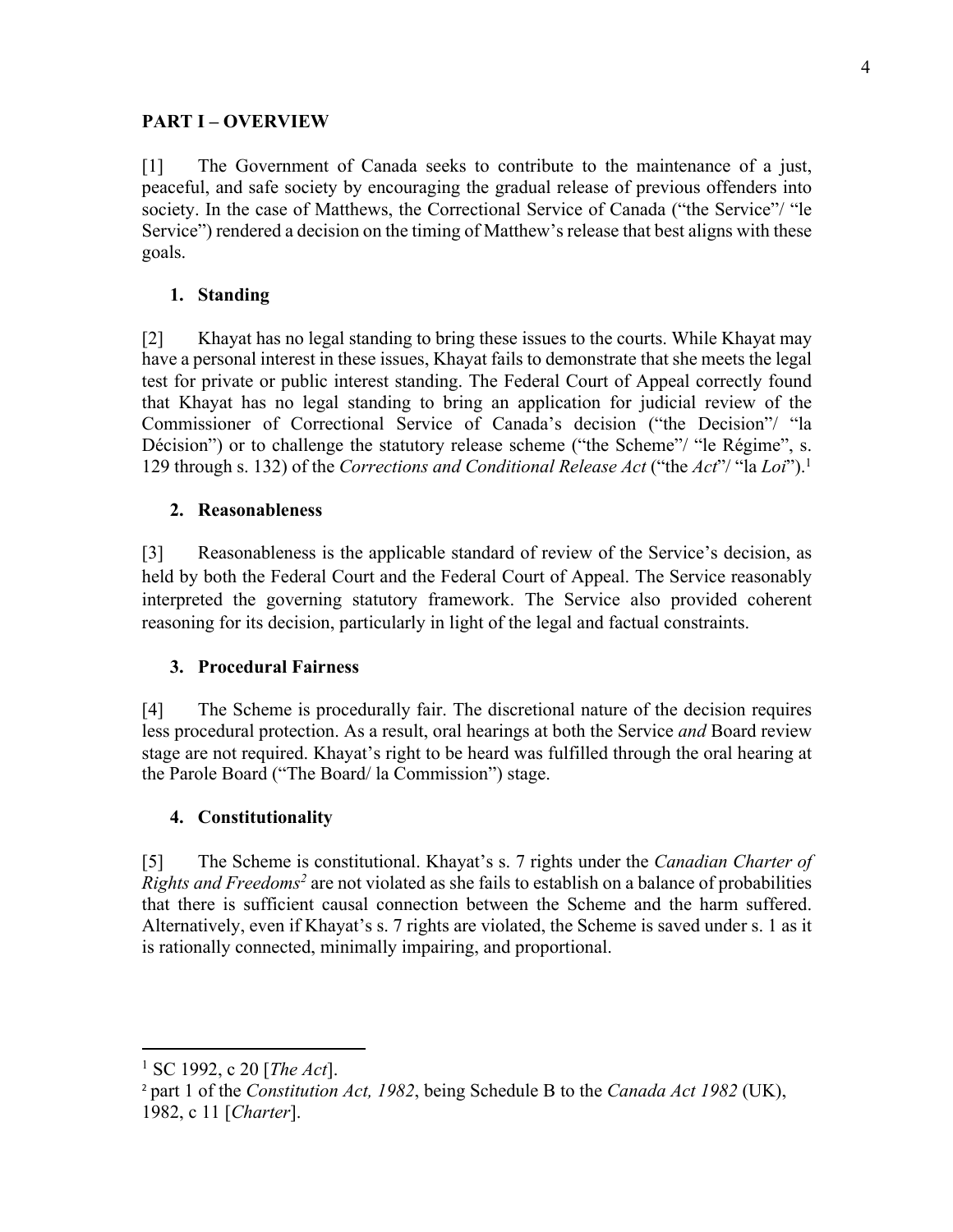#### **5. Remedy Sought**

[6] This appeal should be dismissed.

# **PART II – STATEMENT OF FACTS AND JUDICIAL HISTORY**

### **1. Facts**

#### *1.1 The Corrections and Conditional Release Act*

[7] The Act governs the supervision of offenders serving a sentence of 2 years or more. Under s. 3 of the Act,<sup>3</sup> the purpose of the federal correction system as well as the Act is cited as the "maintenance of a just, peaceful, and safe society" through safe and humane custody and supervision of offenders as well as assisting their rehabilitation and reintegration into the community as law-abiding citizens. In short, the Act's purpose aims to both protect society at large as well as to promote the rehabilitation of offenders.

[8] Under the Act, an offender is eligible for full parole after serving one third of their sentence, and statutory release after serving two thirds of their sentence. Presently, the statutory regime (ss. 129 through 132) is the scheme in contention.

[9] Where an offender is serving a sentence of two years or more for offences set out in Schedule I or II under the Act, the offender's case must be reviewed by the Service. 4 This includes aggravated assault. Where the Service is of the opinion that the offender is likely to commit an offence causing death or serious harm to another person before the expiration of the sentence, they are to refer the case to the Board. S. 132 expands on relevant factors that the Service may take into consideration. It should be noted that factors  $(i)$ -(vii) are not exhaustive,  $5$  and the Service may take into account any factor relevant in determining the likelihood of the commission of such offences. If the Service does not make a referral, the Board may impose conditions on statutory release, but may not interfere with the Service's decision.

[10] The Appellant stresses that if the Service does not refer a matter to the Board, someone like Khayat has no channel through which she can make submissions on the matter of statutory release. However, it is also important to note that Khayat has the means to present to the Board, and has exercised her right to do so. Based on Khayat's concerns, the Board imposed conditions on Matthews' statutory release, including mandatory drug testing, a 10pm curfew, regular psychiatric assessments, and strict orders not to contact Khayat.

*1.2 The Incident* 

<sup>3</sup> SC 1992, c 20 [*The Act*]*,* s 3.

<sup>4</sup> *Ibid*, s 129(1).

<sup>5</sup> *Ibid*, s 132(1).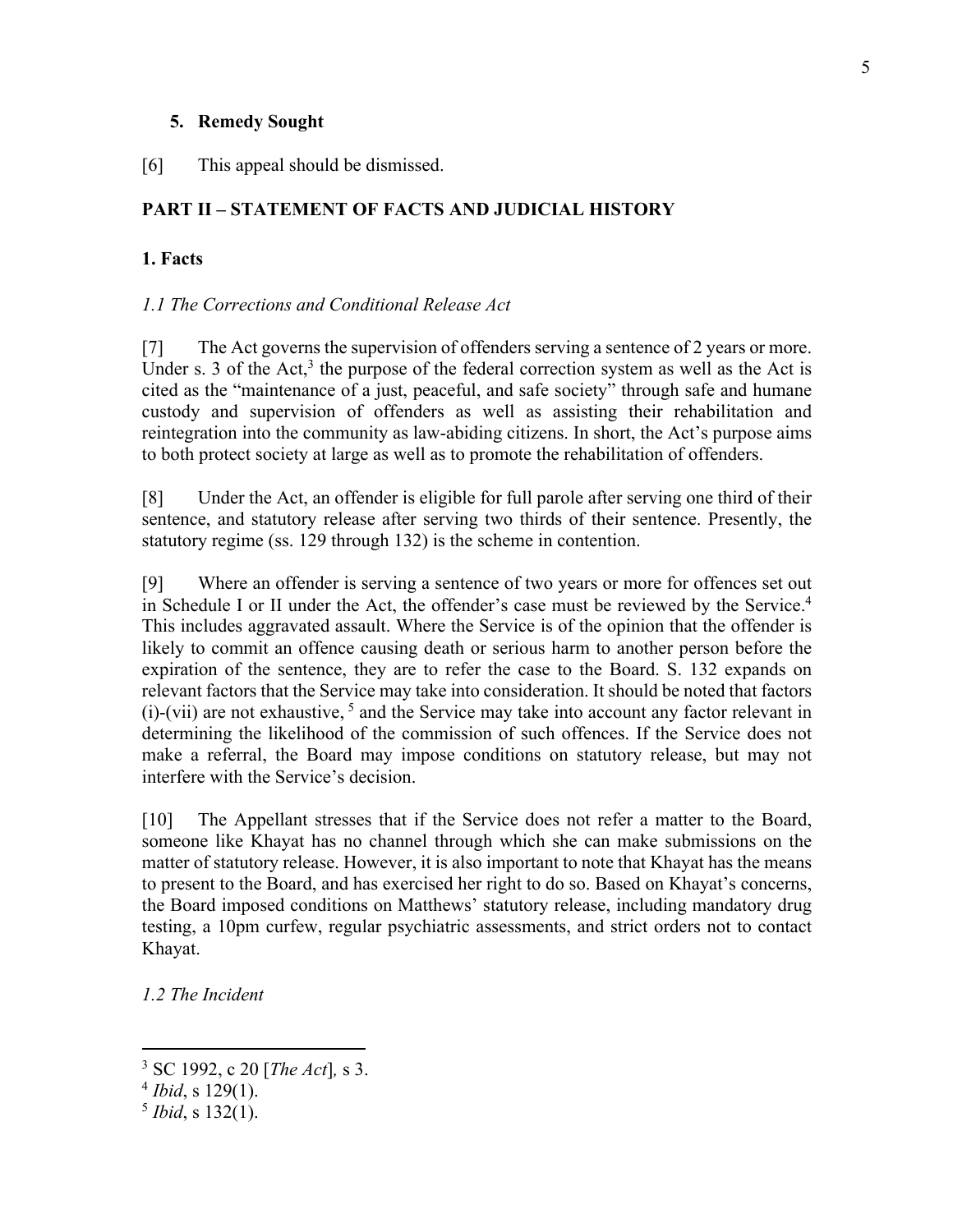[11] In 2014, Darryl Matthews stabbed a woman twice in the back and proceeded to run away. He was seen by Ramza Khayat, who was the only witness to place him at the scene. Despite threats from Matthews' "friends", Khayat testified at trial and identified Matthews as the assailant. Matthews was convicted of aggravated assault and was subsequently sentenced to a 9-year prison term.

# *1.3 The Respondent*

[12] Although Matthews' criminal history may seem condemnatory, it can be informed by his upbringing. To better understand Matthews' motivations, it is necessary to understand his personal background. He was orphaned when he was just four years old and went from foster home to foster home during his youth. Childhood trauma contributed to his quick temper. As a result, he spent much of his teenage years incarcerated, subsequently picking up a substance abuse problem. The company that Matthews kept led him further into undesirable behaviours.

[13] Matthews' failure to abide by parole conditions can largely be explained by his drug addiction. For example, he violated parole in 1993 after succumbing to his cocaine addiction. This was corroborated by psychological reports dating from 1992, 1998, 2005, and 2008, all of which identify drug addiction as the primary cause of his criminality.

[14] Matthews started serving his current sentence in 2015 and has since successfully managed to get clean. No drug-related incidents have been reported or noted.<sup>6</sup> In addition, he showed much progress in rehabilitation and has shown willingness to reform from criminality. He enrolled in violence control programs, and agreed to regular visits with the prison psychologist, Dr. Mats Salming. Dr. Salming has confirmed the shift in attitude in his reports.<sup>7</sup> Further, it should be noted that he has not carried out any acts of violence against prison guards or inmates since the start of his current sentence – a six-year period of non-violence.

# *1.4 The Decision of the Service/Commissioner*

[15] Upon considering the history of Matthew's criminal behaviour, its underlying causes, his incarceration and his psychological assessments, the Service concluded that Matthews qualified for statutory release as there was no reasonable basis to believe he would commit an offence causing death or serious harm to another person before the expiration of his sentence. The Service listed several factors taken into consideration, most significantly: (1) His drug consumption problems have been resolved; (2) there was a decrease in violent behaviour during the past 12 months; (3) he has not followed through with any threats he may have made; (4) he has shown a desire for self-improvement and dedication to change. 8

<sup>7</sup> *Ibid* at para 30.

<sup>6</sup> *Ramza Khayat v Minister of Public Safety and Emergency Preparedness and Attorney General of Canada*, 2021 FC 1986, 2021 FC 1993 at para 40 [*FC Decision*].

<sup>8</sup> *Ibid* at para 44.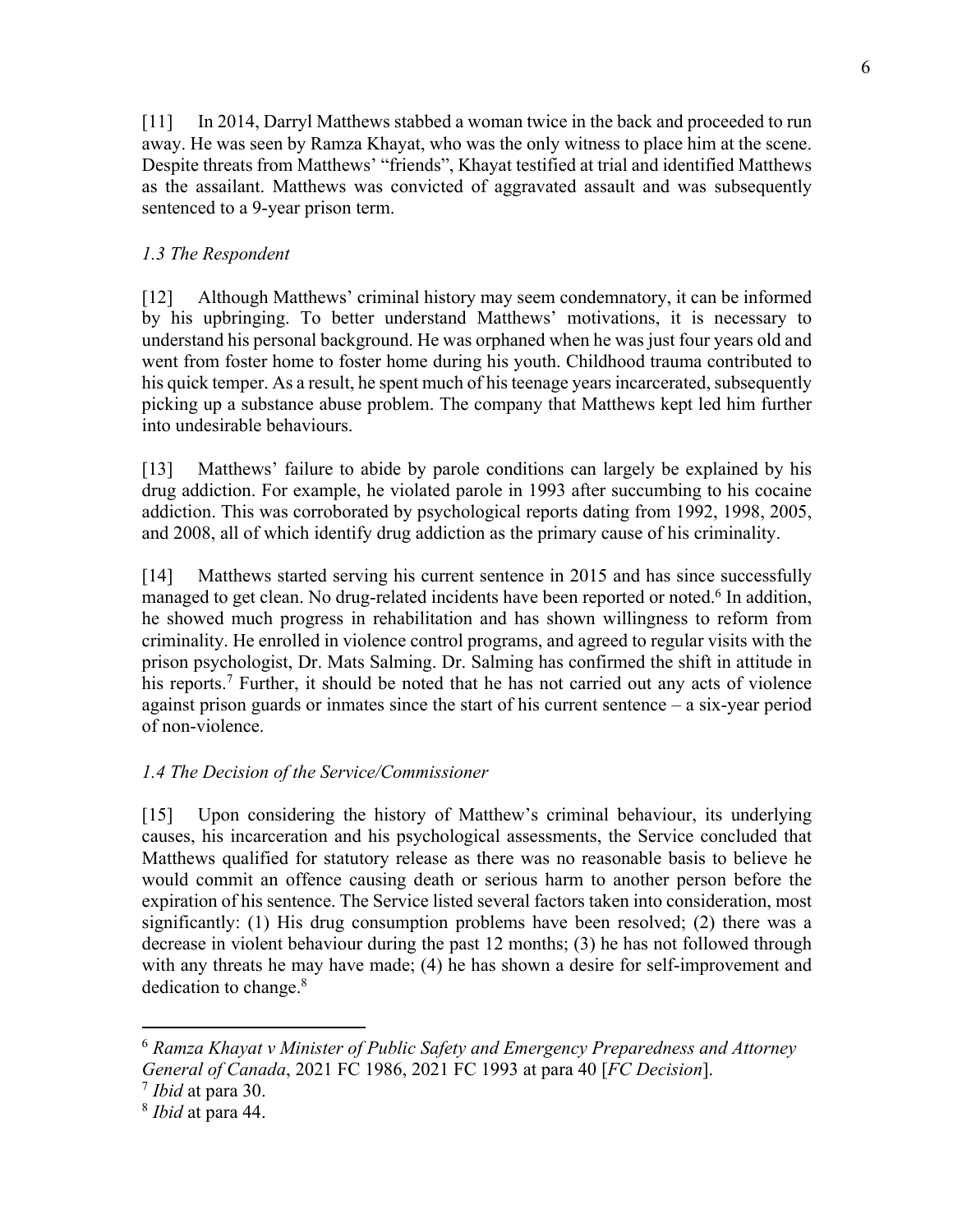[16] Although Khayat did not have an avenue to express her apprehension before the Service concerning the release of Matthews, she was heard by the Board following the Service's decision. This allowed the Board to take into consideration Khayat's fears and subsequently implement conditions for Matthews' statutory release. Such conditions include mandatory regular drug-testing, a strict 10pm curfew, the obligation of twiceweekly psychological consultations, and an order not to contact Khayat.<sup>9</sup>

# **2. Judicial History**

# *2.1 Federal Court Ordered Referral to the Board*

[17] Khayat brought two applications heard jointly by the Federal Court. First, Khayat sought judicial review of the Decision not to refer Matthew's case to the Board. Second, Khayat challenged the constitutionality of the statutory release scheme on the basis that it jeopardized her right to life, liberty, and security under s. 7 of the *Charter.* <sup>10</sup> The Federal Court granted both applications, set aside the Decision, and ordered the Service to refer the case to the Board.<sup>11</sup>

[18] The Federal Court recognized Khayat's private standing to bring these applications.12 Justice Price held that Khayat has private standing simply because she is directly affected by the Decision.<sup>13</sup> Justice Price stated in *obiter* that even if Khayat had no private standing, he "would have" granted her public interest standing to challenge the decision.14

[19] When reviewing the Decision, the Federal Court applied the reasonableness standard.15 Justice Price takes a fresh look at the facts and finds that certain factors should have been given greater weight in the Service's decision.<sup>16</sup> Justice Price found that if the Service had "properly considered and weighed all the relevant factors, it could have come to only one conclusion: statutory release was not appropriate for Matthews."17

[20] The Federal Court held that the Service is under no obligation to provide Khayat an opportunity to make submissions.<sup>18</sup> According to Justice Price, the argument that there

- <sup>13</sup> *Ibid*.
- <sup>14</sup> *Ibid* at para 56.

<sup>17</sup> *Ibid* at para 65.

<sup>9</sup> *Ibid* at para 47.

<sup>10</sup> *Supra* note 2, s 7.

<sup>11</sup> *FC Decision*, *supra* note 6 at para 76.

<sup>12</sup> *Ibid* at para 55.

<sup>15</sup> *Ibid* at para 58.

<sup>16</sup> *Ibid* at para 58-60.

<sup>18</sup> *Ibid* at para 68.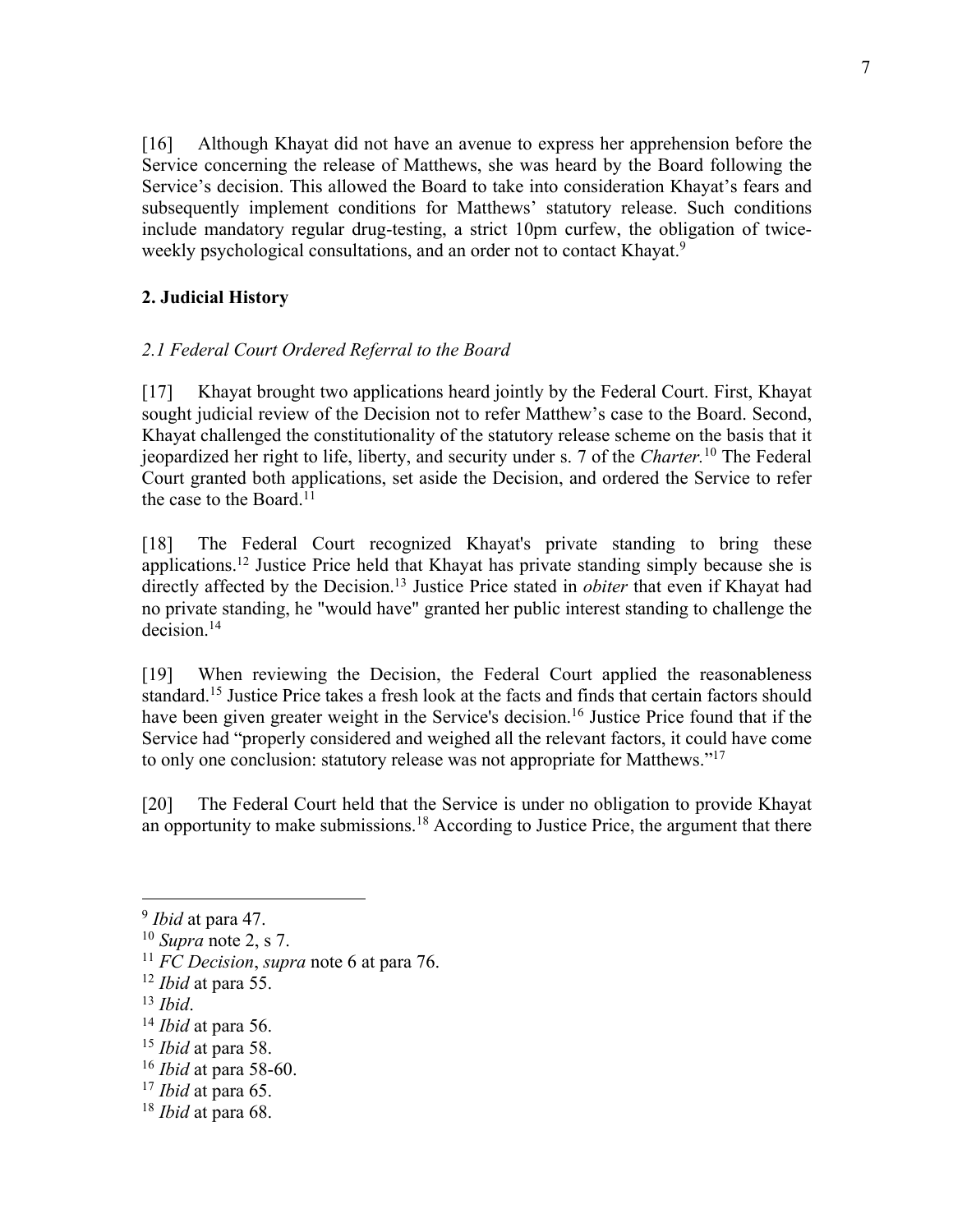is an obligation to hear Khayat relies on logic that conflates principles of administrative and constitutional law.19

[21] The Court found that the statutory release scheme endangers society by almost automatically releasing offenders into society.20 Justice Price found that while there is expert evidence demonstrating that it is generally safer for society to gradually release an offender, this is not true in all cases.21 Relying on this logic, Justice Price concludes that the statutory release scheme violates the *Charter.*<sup>22</sup>

# *2.2 Federal Court of Appeal Reinstated the Decision*

[22] The Federal Court of Appeal allowed the appeal, dismissed the application for judicial review, and re-instated the Commissioner's decision.<sup>23</sup>

[23] The Court of Appeal held that Khayat did not have legal standing to bring an application for judicial review.<sup>24</sup> Khayat must be "directly affected by the matter" to bring an application for judicial review under the *Federal Courts Act.*<sup>25</sup> There is no right to review because the Decision did not affect legal rights, impose legal obligations, or cause prejudicial effects.26 Khayat's argument that Matthews' release might cause prejudice is not sufficient to trigger a right to judicial review.<sup>27</sup> Such prejudice is purely hypothetical.<sup>28</sup> There is no evidence to suggest that the conditions imposed under statutory release are meaningless and ineffective.29

[24] The Court of Appeal also dismissed the constitutional challenge.<sup>30</sup> The Applicant failed to show a sufficient causal link between the statutory release scheme and the limit on life, liberty, or security of the person.<sup>31</sup> A hypothetical risk is not a breach of Khayat's right to life, liberty, and security of person.32

<sup>19</sup> *Ibid* at para 68-69.

<sup>20</sup> *Ibid* at para 5 and 70.

<sup>21</sup> *Ibid* at para 74.

<sup>22</sup> *Ibid* at para 75; *Charter*, *supra* note 2.

<sup>23</sup> *Minister of Public Safety and Emergency Preparedness and Attorney General of* 

*Canada v Ramza Khayat*, 2021 FCA 1978, 2021 FCA 1979 at para 11 [*FCA Decision*]. <sup>24</sup> *Ibid* at para 2.

<sup>25</sup> *Federal Courts Act*, RSC 1986, c F-7, s 18.1(1) [*Federal Courts Act*].

<sup>26</sup> *FCA Decision*, *supra* note 23 at para 4.

<sup>27</sup> *Ibid* at para 5.

<sup>28</sup> *Ibid*.

<sup>29</sup> *Ibid* at para 6.

<sup>30</sup> *Ibid* at para 8.

<sup>31</sup> *Ibid* at para 10.

<sup>32</sup> *Ibid* at para 9.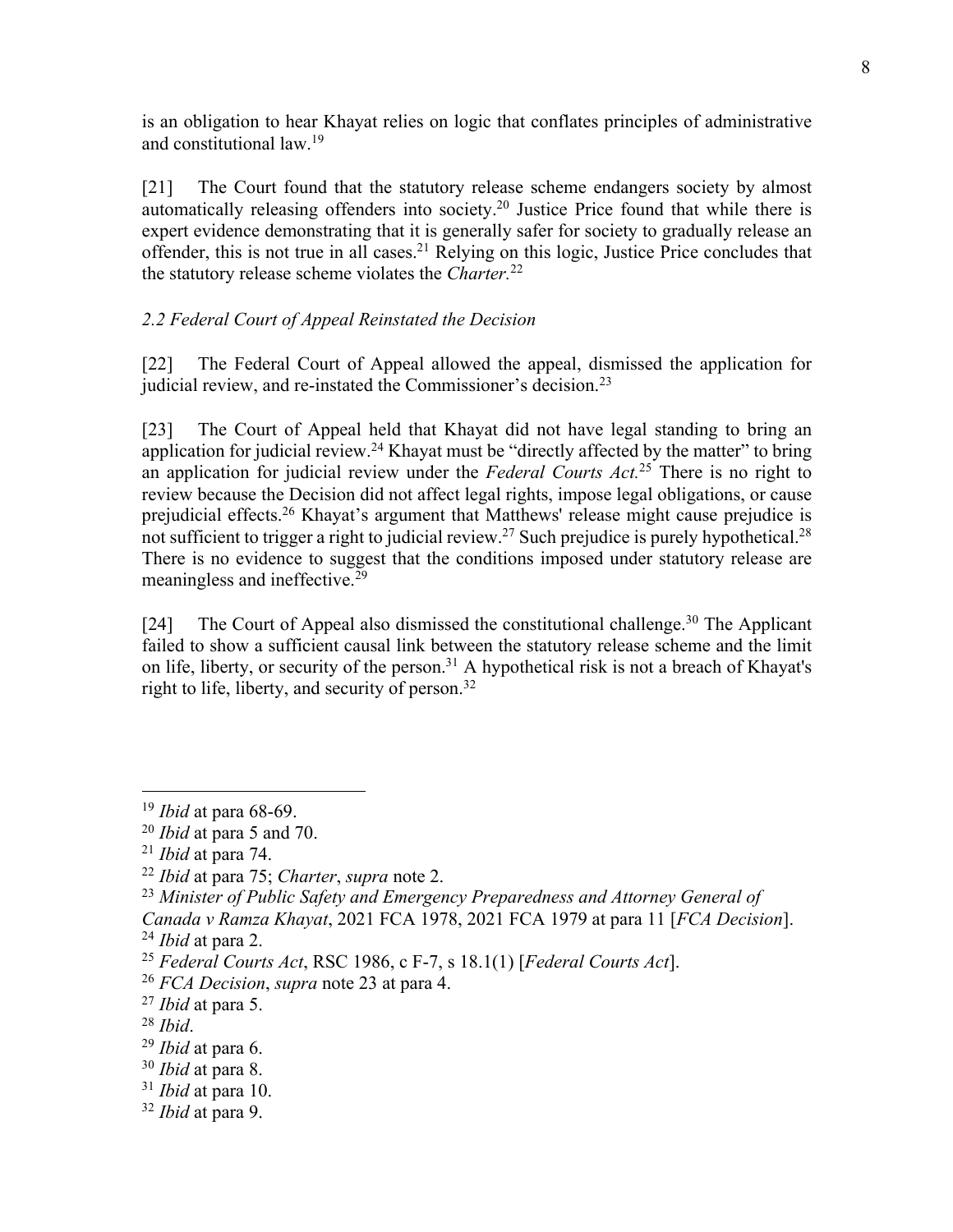[25] Plante JA, concurring, found that the Decision was reasonable.<sup>33</sup> The Commissioner was not obligated to deal with every possible argument in his report.<sup>34</sup> Perfection is not the legal standard applicable on judicial review.<sup>35</sup>

# **PART III – STATEMENT OF RESPONDENT'S POSITION CONCERNING THE POINTS IN ISSUE**

[26] The Federal Court of Appeal's decision should be upheld for the following reasons:

- 1. Khayat did not have standing for judicial review of the Service's decision;
- 2. The Service's decision not to refer Matthews' case to the Parole Board of Canada was reasonable;
- 3. The Scheme is procedurally fair as the right to be heard is fulfilled; and
- 4. The Scheme does not violate s. 7 of the *Charter* and is constitutional.

<sup>34</sup> *Ibid*.

<sup>33</sup> *Ibid* at para 13.

<sup>35</sup> *Ibid* at para 14.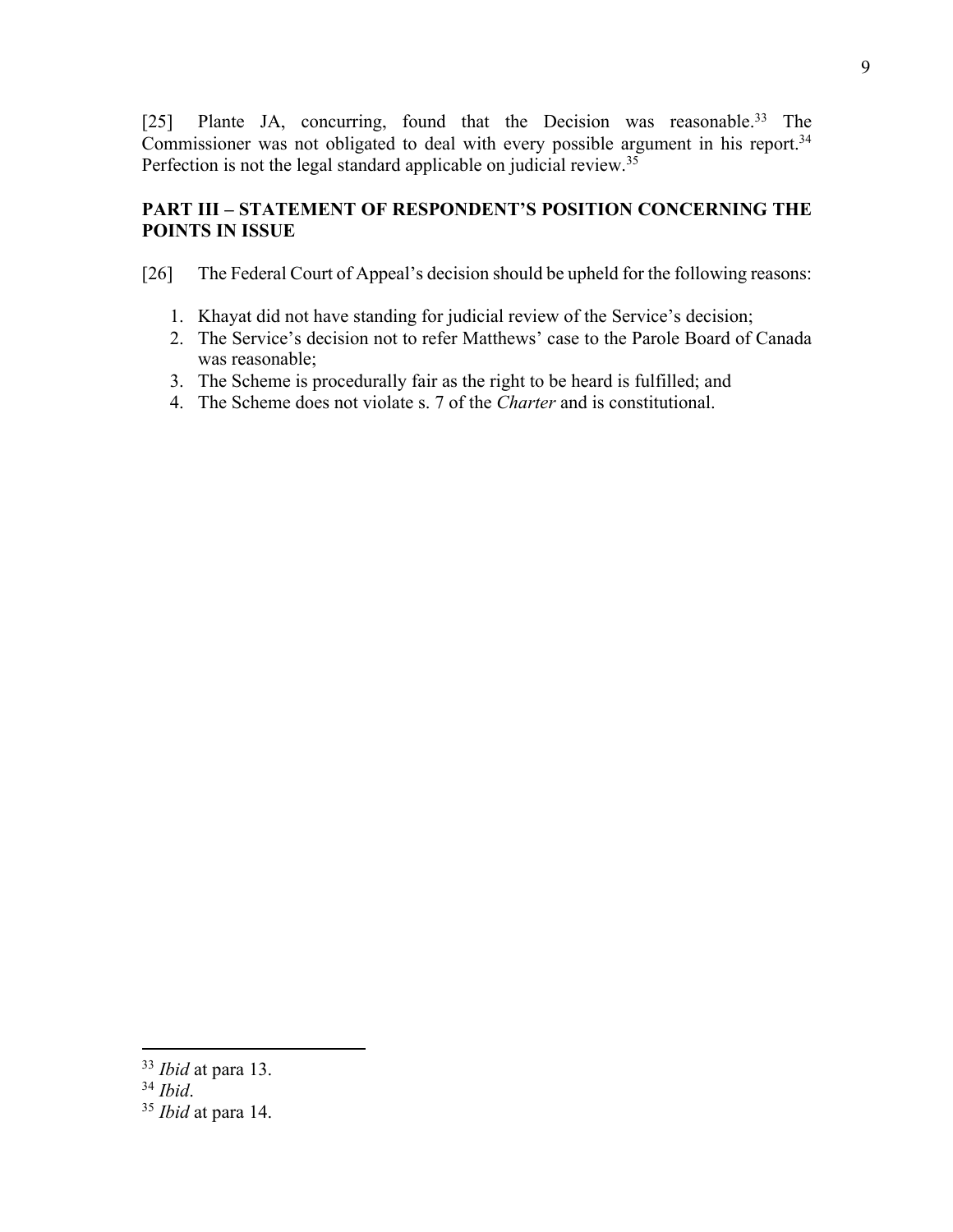#### **PART IV – ARGUMENT**

### **1. Khayat n'a pas la qualité pour agir**

[27] Khayat ne démontre pas qu'elle possède soit la qualité privée pour agir, soit la qualité pour agir dans l'intérêt public pour (i) demander le contrôle judiciaire de la Décision, ou (ii) de mettre en cause la constitutionnalité du régime de libération d'office.

## *1.1 Khayat n'a pas la qualité privée pour agir*

[28] La qualité pour agir à titre privé devant la Cour fédérale est déterminée par le paragraphe 18.1(1) de la *Loi sur les Cours fédérales*36, qui prévoit qu'« une demande de contrôle judiciaire peut être présentée... par quiconque est directement touché par l'objet de la demande »37. L'intimé soutient que la reconnaissance de la qualité privée pour agir de Khayat est incorrecte ainsi qu'une erreur manifeste et dominante.

#### 1.1.1 La norme de contrôle est celle de la décision correcte

[29] La qualité pour agir découlant de loi est soit une question de droit, soit une question mixte de droit et de fait<sup>38</sup>. Ainsi, une décision d'accorder la qualité pour agir en vertu de loi est réglée par la norme de la décision correcte<sup>39</sup>. En l'espèce de Khayat, la Cour fédérale a mal interprété le sens de « directement touché » en vertu du paragraphe 18.1(1). Cette mauvaise interprétation est une erreur sur une question de droit isolable qui justifie l'intervention d'une cour d'appel<sup>40</sup>.

<sup>36</sup> *Ligue des droits de la personne de B'Nai Brith Canada c Odynsky*, 2010 CAF 307 aux para 57-58 [*B'Nai Brith*].

<sup>37</sup> *Federal Courts Act, supra* note 25, art. 18.1(1).

<sup>38</sup> *Miners c Kings (County),* 2018 NSCA 5 au para 23.

<sup>39</sup> *Ibid*.

<sup>40</sup> *Administration de pilotage des Laurentides c Corporation des pilotes du Saint-Laurent Central Inc*., 2019 CAF 83 au para 29 [*Laurentides*].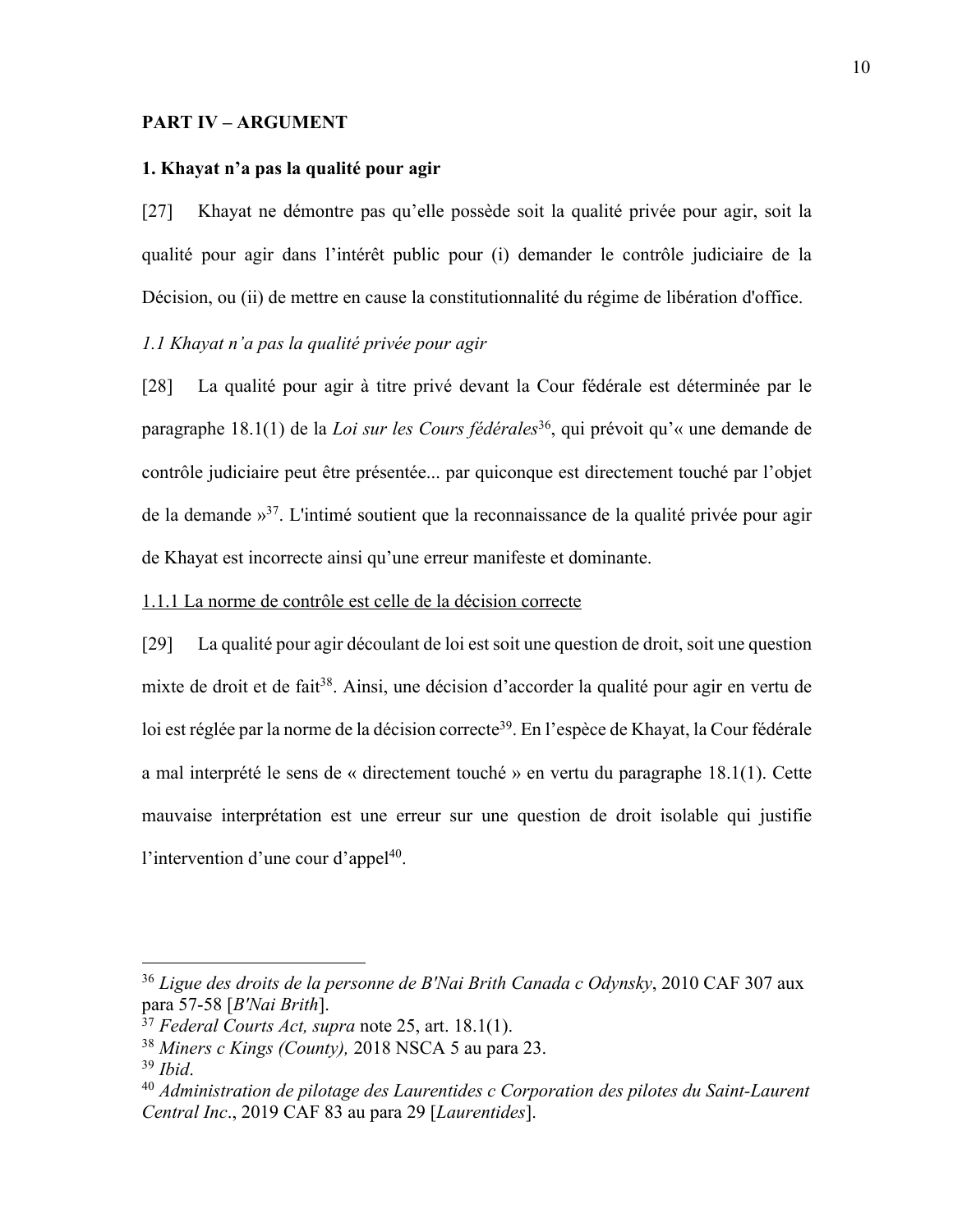[30] La Cour fédéral a commis une erreur de droit en interprétant le sens du terme « directement touché » dans son sens ordinaire<sup>41</sup>, plutôt que dans le sens établi par le système judiciaire. Le sens juridique du terme « directement touché » est une question de droit. Il est un principe de droit bien établi qu'un demandeur n'est « directement touché » que si la Décision en cause affecte ses droits légaux, lui impose des obligations, ou lui cause des effets préjudiciables<sup>42</sup>. Khayat n'est pas « directement touché » au sens juridique du terme.

## 1.1.1 La Décision n'affecte pas les droits légaux de Khayat, ne lui impose aucune obligation légale et ne lui cause aucun effet préjudiciable

[31] Khayat n'a pas la qualité privée pour agir devant la Cour fédérale où il n'y a aucune preuve que la Décision en cause affecte ses droits légaux, lui impose une obligation, ou lui cause des effets préjudiciables directs<sup>43</sup>. La Décision crée simplement un risque hypothétique de préjudice pour Khayat qui est comparable au risque créé par la libération de tout autre délinquant envers chaque membre de la société. Ce risque hypothétique n'a aucun effet sur les droits légaux de Khayat et ne crée aucun effet préjudiciable direct. Bien que Khayat puisse avoir un intérêt dans la libération de Matthews, il n'y a aucun droit à la révision lorsque la preuve ne démontre pas un effet direct au sens du paragraphe  $18.1(1)^{44}$ .

# 1.1.2 Étendre la qualité privée pour agir aux circonstances de Khayat serait contraire aux intentions du Parlement

<sup>41</sup> *FC Decision*, *supra* note 11 au para 55.

<sup>42</sup> *B'Nai Brith*, *supra* note 36 au para 58; *Laurentides*, *supra* note 40 au para 31.

<sup>43</sup> *Bernard c Close*, 2017 CAF 52 au para 2; *B'Nai Brith*, *supra* note 35 au para 58. <sup>44</sup>*Alberta c Canada (Commission du blé*), 1997 CanLII 6374 (CF), [1998] 2 CF 156 au para 15; *Re Rothmans of Pall Mall Canada Ltd. et al. and Minister of National Revenue et al.*, 1976 CanLII 1163 (FCA) à la p 510.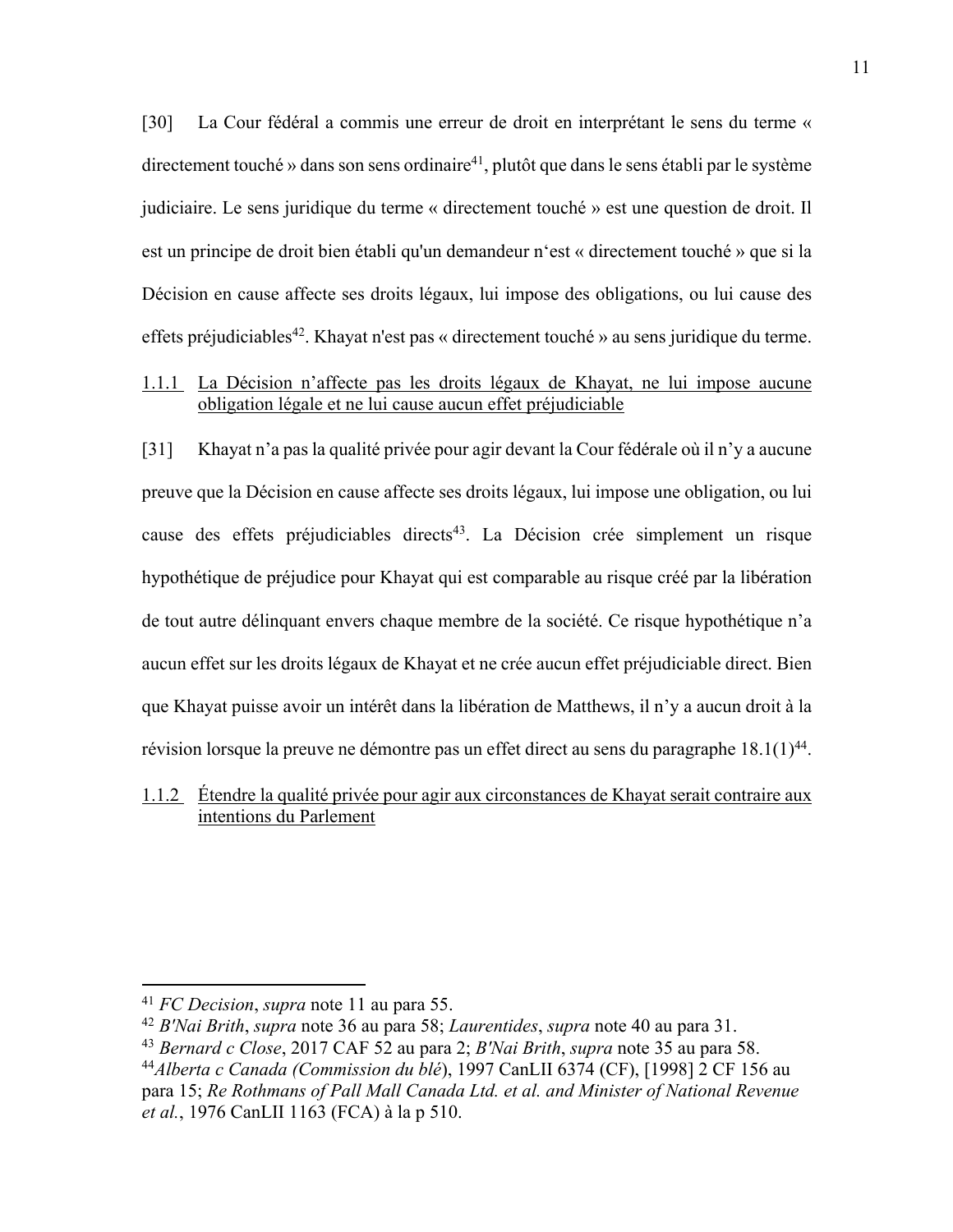[32] Bien que la jurisprudence accorde une interprétation large et libérale au paragraphe  $18.1(1)^{45}$ , une interprétation trop large serait contraire aux intentions du Parlement. Suivant *Teva Canada Ltée*, il faut interpréter le paragraphe 18.1(1) conformément au « sens ordinaire des mots qui s'harmonise avec les autres dispositions de la loi avec l'objet de la disposition et de la loi »46. La *Loi sur les Cours fédérales* poursuit « des objectifs de justice, d'équité, d'utilité, d'ordre, d'efficacité et de réduction au minimum des frais, des retards et du gaspillage dans les matières qu'elle régit »<sup>47</sup>. Étendre la qualité privée pour agir aux demandeurs tels que Khayat ne poursuit pas l'objectif de justice. Matthews a déjà été jugé, reconnu coupable et condamné par un tribunal pénal. Le rôle de la Cour fédérale n'est pas de punir ou de dissuader davantage son comportement criminel. Étendre l'intérêt privé pour agir à tout demandeur qui conteste la libération d'office d'un criminel n'est pas pratique et entraînera des frais, des retards et du gaspillage incommensurable. Il s'ensuit que le législateur n'a pas prévu que le paragraphe 18.1(1) inclue les individus qui contestent la libération d'office des criminels qui ne sont pas « directement touchés » au sens établi par la jurisprudence.

*1.2 Khayat ne satisfait pas le test pour agir dans l'intérêt public*

1.2.1 La norme de contrôle et celle de l'erreur manifeste et dominante

[33] La détermination de la qualité pour agir dans l'intérêt public est fondée sur un pouvoir discrétionnaire48. Étant une décision de nature discrétionnaire, elle est soumise à

<sup>45</sup> *Friends of the Island Inc. c Canada ( Ministre des Travaux publics )*, 1993 CanLII 2942 (CF), [1993] 2 CF 229 à la p 283.

<sup>46</sup> *Teva Canada Ltée c Canada (Ministre de la santé)*, 2012 CAF 106 au para 54. 47 *Ibid* au para 55.

<sup>48</sup> *Canada (Procureur général*) *c Downtown Eastside Sex Workers United Against Violence* Society, 2012 CSC 525 au para 35 [*Downtown Eastside*].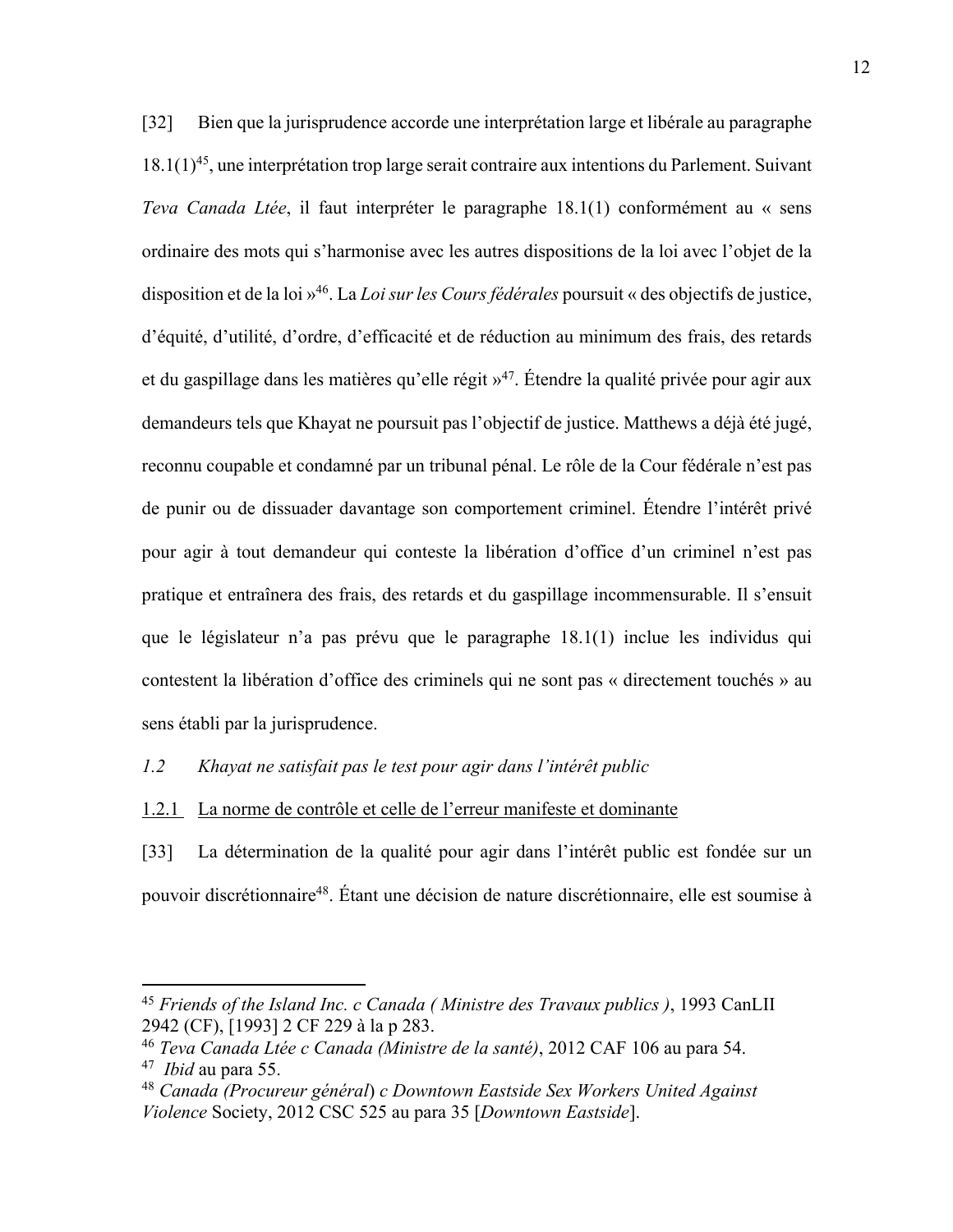la norme de contrôle énoncée par la Cour suprême dans l'arrêt *Housen*49. Ainsi, la norme de contrôle applicable est celle de l'erreur manifeste et dominante<sup>50</sup>. La Cour fédérale d'appel a employé son pouvoir discrétionnaire afin de refuser à Khayat la qualité pour agir dans l'intérêt public. Cette Cour ne peut intervenir qu'en cas d'erreur manifeste et dominante de la Cour fédérale d'appel.

# 1.2.2 La Cour fédérale d'appel est le premier tribunal qui a déterminé la qualité de Khayat pour agir dans l'intérêt public

[34] La Cour fédérale n'a pas rendu une décision sur la question de la qualité pour agir dans l'intérêt public, ce qui signifie que la Cour d'appel fédérale était la première cour à se prononcer sur cette question. C'est la Cour d'appel fédérale qui a exercé son pouvoir discrétionnaire pour refuser à Khayat la qualité pour agir dans l'intérêt public.

[35] La Cour fédérale a seulement reconnu la qualité privée de Khayat pour agir<sup>51</sup>. Dans ses motifs, le juge Price a écrit « si je concluais que Khayat n'a pas d'intérêt juridique direct, je lui *aurais* accordé la qualité pour agir dans l'intérêt public pour attaquer la décision »52 [nos italiques]. Ainsi, cette déclaration ne fait pas partie de la *ratio decidendi*  du jugement, car il s'agit plutôt d'*obiter dicta* qui pourrait être persuasif dans des jugements subséquents.

[36] La Cour suprême du Canada a déterminé dans *R c Henry* qu'on doit demander ce que le cas « tranche effectivement » pour identifier la *ratio decidendi* contraignant<sup>53</sup>. En l'espèce de Khayat, la Cour fédérale n'a tranché que la question de la qualité privée pour

<sup>49</sup> *Laurentides*, *supra* note 40 au para 29; *Housen c Nikolaisen*, 2002 CSC 33 au para 1. <sup>50</sup>*Laurentides*, *supra* note 40 au para 29.

<sup>51</sup> *FC Decision*, *supra* note 11 au para 55.

<sup>52</sup> *FC Decision*, *supra* note 11 au para 56.

<sup>53</sup> *R c Henry*, 2005 CSC 76 au para 53.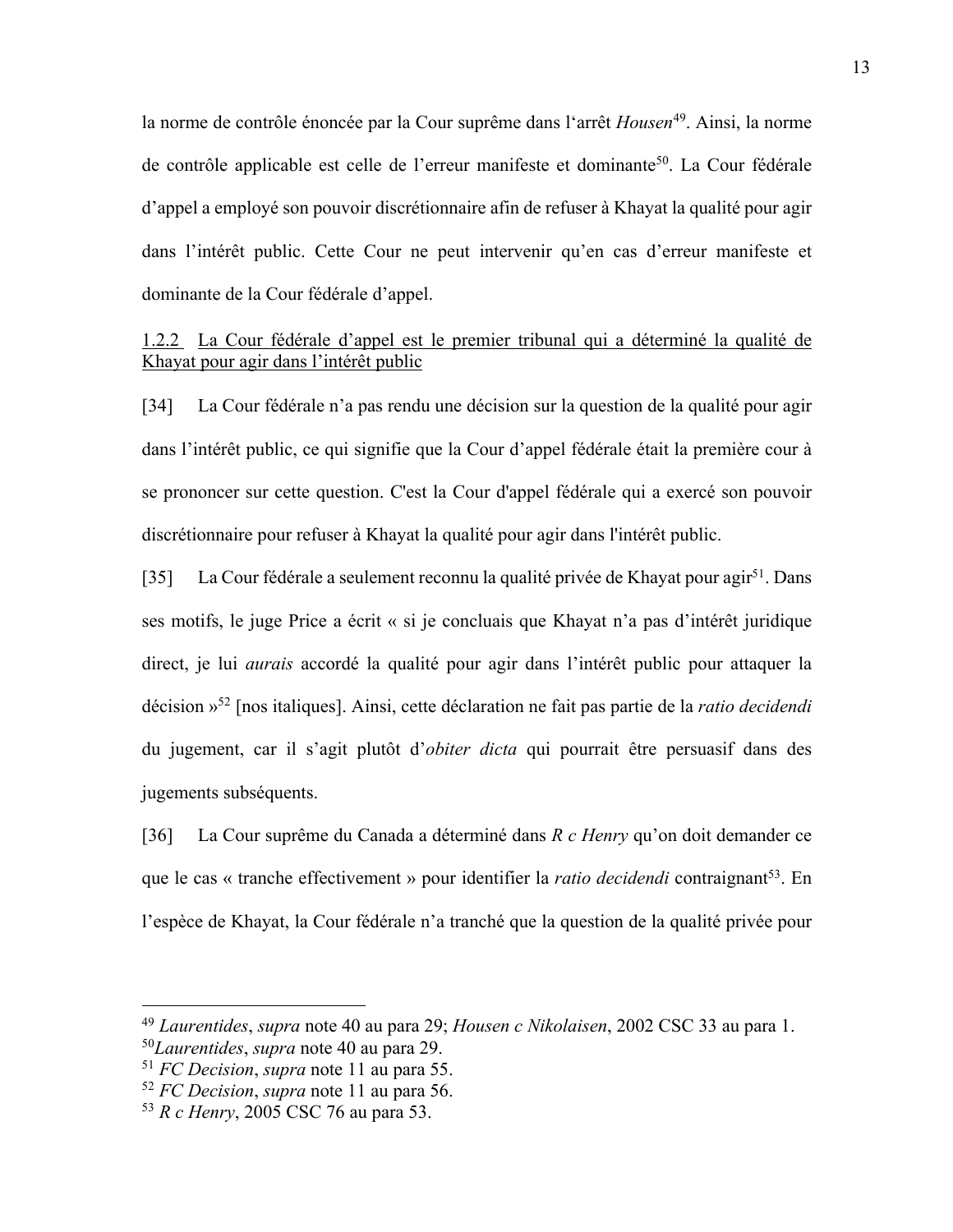agir. La Cour fédéral n'a pas tranché effectivement la question de la qualité pour agir dans l'intérêt public. Ainsi, la Cour d'appel fédérale a été le premier tribunal à se prononcer définitivement sur le critère de la qualité pour agir dans l'intérêt public.

1.2.3 Khayat ne satisfait pas le test de la qualité pour agir dans l'intérêt public

[37] Khayat n'a pas démontré qu'il y a une erreur manifeste et dominante dans l'analyse de la Cour d'appel fédérale.

[38] Subsidiairement, si cette Cour décide que la Cour fédérale a décidé la question de la qualité pour agir dans l'intérêt public, l'intimé soutient que la reconnaissance de la qualité pour agir dans l'intérêt public était une erreur manifeste et dominante.

[39] L'analyse suivante démontre à la fois : (i) que la conclusion de la Cour d'appel fédérale selon laquelle Khayat n'a pas la qualité pour agir dans l'intérêt public n'est pas une erreur manifeste et dominante, et, (ii) que la conclusion de la Cour fédérale selon laquelle Khayat a la qualité pour agir dans l'intérêt public est une erreur manifeste et dominante.

[40] Les tribunaux doivent tenir compte de trois facteurs lorsqu'ils appliquent le critère de l'intérêt public: « (1) une question justiciable sérieuse est-elle soulevée? (2) le demandeur a-t-il un intérêt réel ou véritable dans l'issue de cette question? et (3) compte tenu de toutes les circonstances, la poursuite proposée constitue-t-elle une manière raisonnable et efficace de soumettre la question aux tribunaux? »54.

[41] Khayat n'a pas démontré que la question est justiciable, donc la question n'est pas appropriée pour une décision judiciaire<sup>55</sup>. Khayat conteste le régime de libération d'office, en particulier les mécanismes et processus mis en place par le Parlement et la durée des

<sup>54</sup> *Downtown Eastside*, *supra* note 48 au para 37.

<sup>55</sup> *Downtown Eastside*, *supra* note 48 au para 40.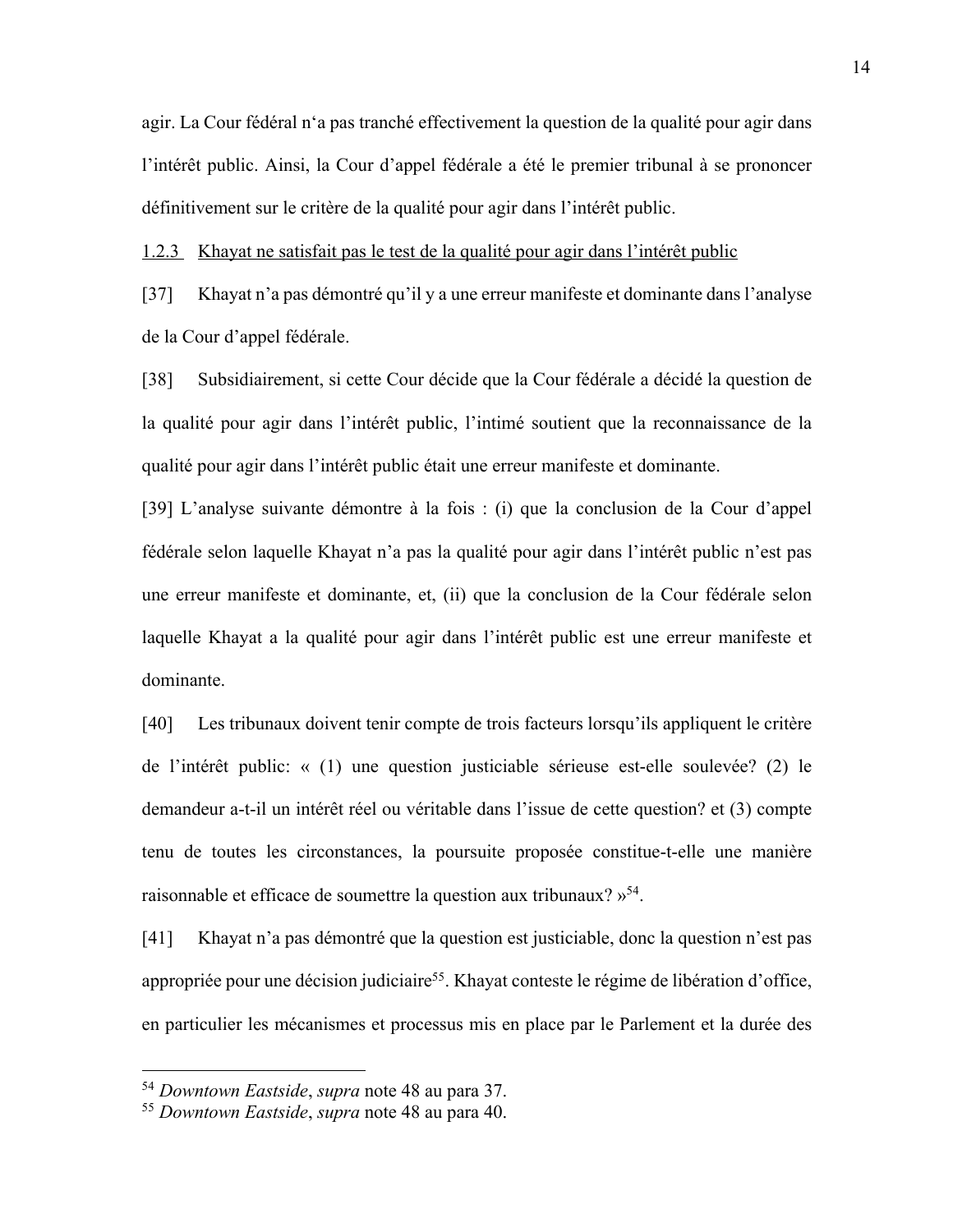peines des délinquants. Le régime législatif et la durée des peines sont des choix politiques qu'il vaut mieux laisser à la détermination du Parlement. Les décisions comportant des choix politiques échappent au contrôle judiciaire<sup>56</sup>.

[42] De plus, Khayat ne réussit pas à démontrer qu'elle a un intérêt réel ou véritable dans le litige. Khayat soulève des préoccupations constitutionnelles qui sont purement hypothétiques. Il serait sans fondation de conclure qu'un risque hypothétique constitue une violation des droits garantis par la *charte*. Lorsque le système fait libérer des criminels, il existe un certain niveau de risque hypothétique envers tous les autres membres de la société. Khayat n'a pas plus d'intérêt « réel » ou « véritable » que tout autre individu. Reconnaître la qualité de Khayat pour agir dans l'intérêt public permettrait à chaque « trouble-fête » de contester la libération des délinquants, surchargeant les tribunaux avec « la prolifération inutile des poursuites marginales ou redondantes  $v^{57}$ . Il est à la fois prévisible et hautement probable qu'étendre la qualité pour agir dans l'intérêt public à des individus tels que Khayat conduira à l'activisme politique dans le cadre du programme de libération conditionnelle.

[43] Le troisième facteur du test est la question suivante : « la poursuite proposée constitue-t-elle, compte tenu de toutes les circonstances, une manière raisonnable et efficace de soumettre la question à la cour? »58. La peine de Matthews a déjà été déterminée et ce n'est pas le rôle de cette Cour de le condamner à nouveau. Il est tout à fait déraisonnable et inefficace pour Khayat de faire part de ses préoccupations concernant la

<sup>56</sup> *Smith c Canada (Procureur générale)*, 2009 CF 228 au para 26.

<sup>57</sup> *Downtown Eastside*, *supra* note 48 au para 41, citant Conseil canadien des Églises c Canada (Ministre de l'Emploi et de l'Immigration), 1992 CanLII 116 (CSC), [1992] 1 RCS 236 à la p 252 [*Conseil canadien*].

<sup>58</sup>*Downtown Eastside*, *supra* note 48 au para 52.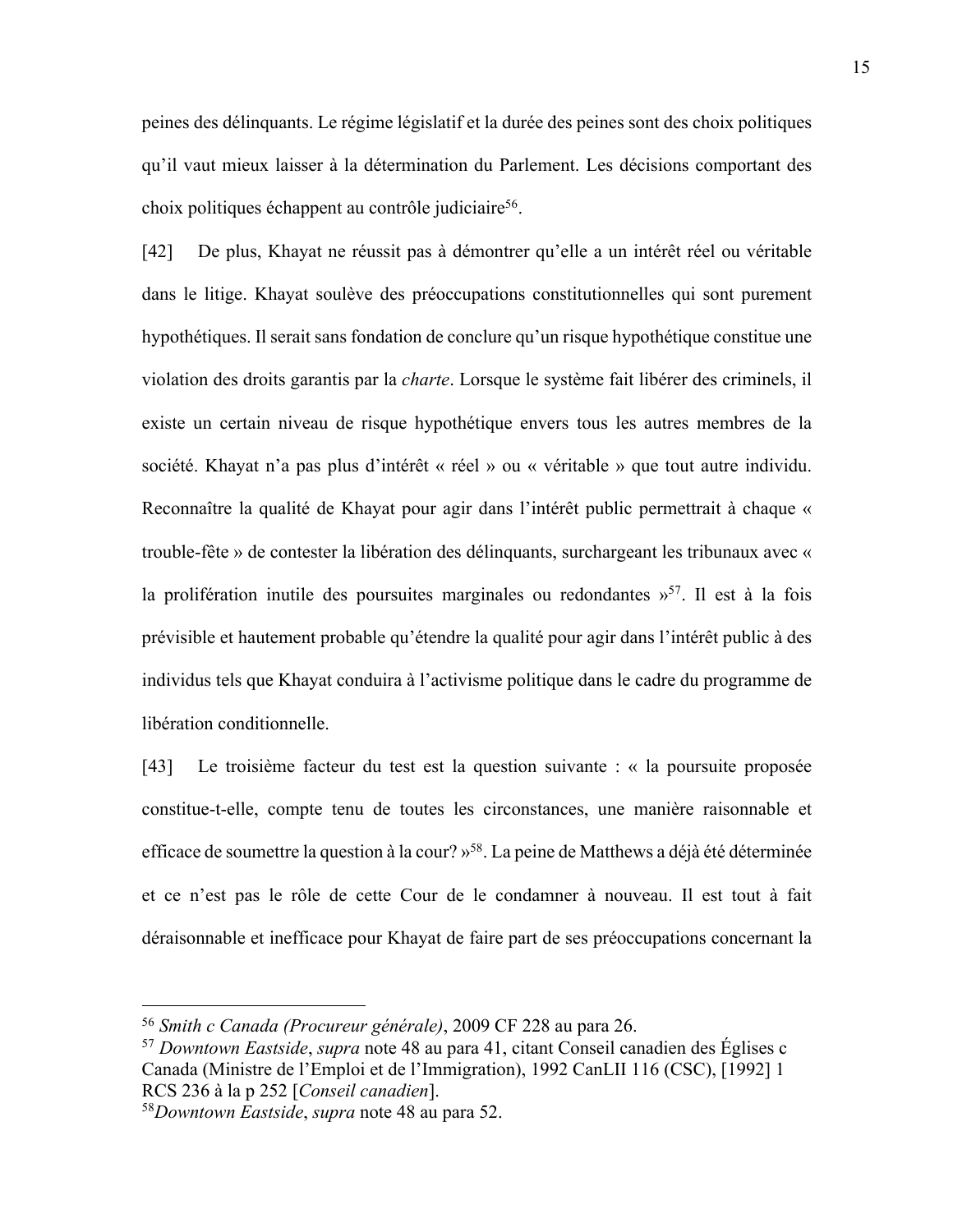libération d'office de Matthews devant le tribunal. Il permettrait à toute personne ayant un intérêt dans la libération d'office d'un criminel de contester les décisions du Service devant la Cour fédérale.

[44] Les tribunaux ne devraient pas considérer les trois facteurs susmentionnés comme une liste de contrôle rigide, mais plutôt qu'ils « doivent être pris en compte et soupesés dans l'exercice du pouvoir discrétionnaire judiciaire en vue de servir les principes sousjacents des règles de droit applicables à ce sujet »59. Les règles de droit relatives à la qualité pour agir cherchent à trouver un équilibre « entre l'accès aux tribunaux et la nécessité d'économiser les ressources judiciaires »<sup>60</sup>. Les tribunaux ont toujours reconnu qu'il est nécessaire de limiter la qualité pour agir; tous ceux qui veulent plaider une question ne devraient pas y avoir droit, même lorsque la question les concerne<sup>61</sup>. En plus, la limitation de la qualité pour agir est justifiée afin de préserver le rôle propre des tribunaux et leur relation constitutionnelle avec les autres branches du gouvernement.<sup>62</sup> Le forum approprié pour contester la durée des peines pénales se trouve dans la sphère politique, et non dans le système judiciaire. Reconnaître la qualité de Khayat pour agir dans l'intérêt public serait une erreur manifeste et dominante, car cela ouvre les vannes à un nombre écrasant de justiciables potentiels et ouvre la voie à l'activisme politique au sein du système judiciaire.

<sup>59</sup> *Downtown Eastside*, *supra* note 48 au para 3.

<sup>60</sup> *Downtown Eastside*, *supra* note 48 au para 23, citant *Conseil canadien*, *supra* note 57 à la p 252.

<sup>61</sup> *Downtown Eastside*, *supra* note 48 au para 22.

<sup>62</sup> *Dowtown Eastside*, *supra* note 48 au para 25, citant *Finlay c Canada (Ministre des Finances)*, 1986 CanLII 6 (CSC), [1986] 2 RCS 607 à les p 631-634.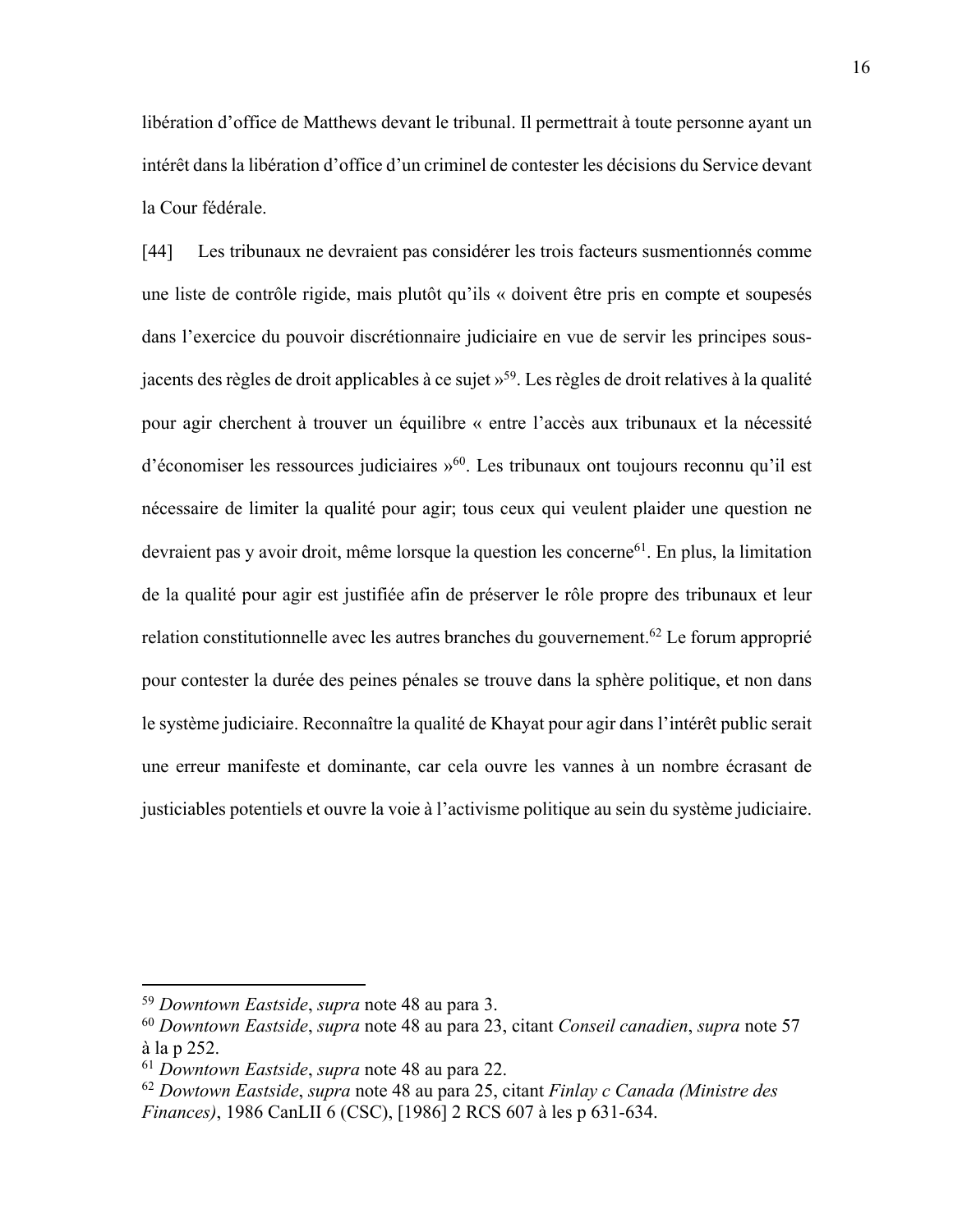#### **2. La Décision du Service est raisonnable**

[45] L'appelante a la charge de prouver que la Décision est déraisonnable<sup>63</sup>, ce dont elle ne s'est pas acquittée. Pour que cette Cour puisse annuler la Décision du Service, la Cour doit être « convaincue que la lacune ou la déficience qu'invoque la partie contestant la décision est suffisamment capitale ou importante pour rendre cette dernière déraisonnable »<sup>64</sup>. L'interprétation du régime législatif fait par le Service et la Décision elle-même étaient raisonnables.

### *2.1 La norme de contrôle applicable est celle de la décision raisonnable*

[46] La Cour fédérale a correctement identifié la norme de contrôle de la décision raisonnable<sup>65</sup>. Elle est la norme de contrôle présumée<sup>66</sup>. Khayat n'a pas réfuté la présomption. Cette Cour doit également déterminer si la norme de la décision raisonnable a été appliquée correctement<sup>67</sup>.

## *2.2 La Cour doit s'abstenir d'une nouvelle appréciation de la preuve*

[47] L'intimé soutient respectueusement que la Cour fédérale a mal appliqué la norme de contrôle de la décision raisonnable. Le juge de première instance dans ses motifs fait remarquer quels facteurs du paragraphe 132 devraient jouer le rôle le plus important<sup>68</sup>. Cet exercice est une nouvelle appréciation de la preuve examinée par le décideur que les cours de révision devraient s'abstenir de faire<sup>69</sup>. Cette erreur faite par le juge Price l'amène à

<sup>63</sup> *Canada (Ministre de la Citoyenneté et de l'Immigration) c Vavilov*, 2019 CSC 65 au para 100 [*Vavilov*].

<sup>64</sup> *Ibid* au para 100.

<sup>65</sup> *FC Decision*, *supra* note 11 au para 57.

<sup>66</sup> *Vavilov*, *supra* note 63 au para 16.

<sup>67</sup> *Agraira c Canada (Sécurité publique et Protection civile)*, 2013 CSC 26 au para 45; *Canada (Agence du revenu) c. Telfer*, 2009 CAF 23 au para 18.

<sup>68</sup> *FC Decision*, *supra note* 11 aux para 60-61.

<sup>69</sup> *Vavilov*, *supra* note 63 au para 125.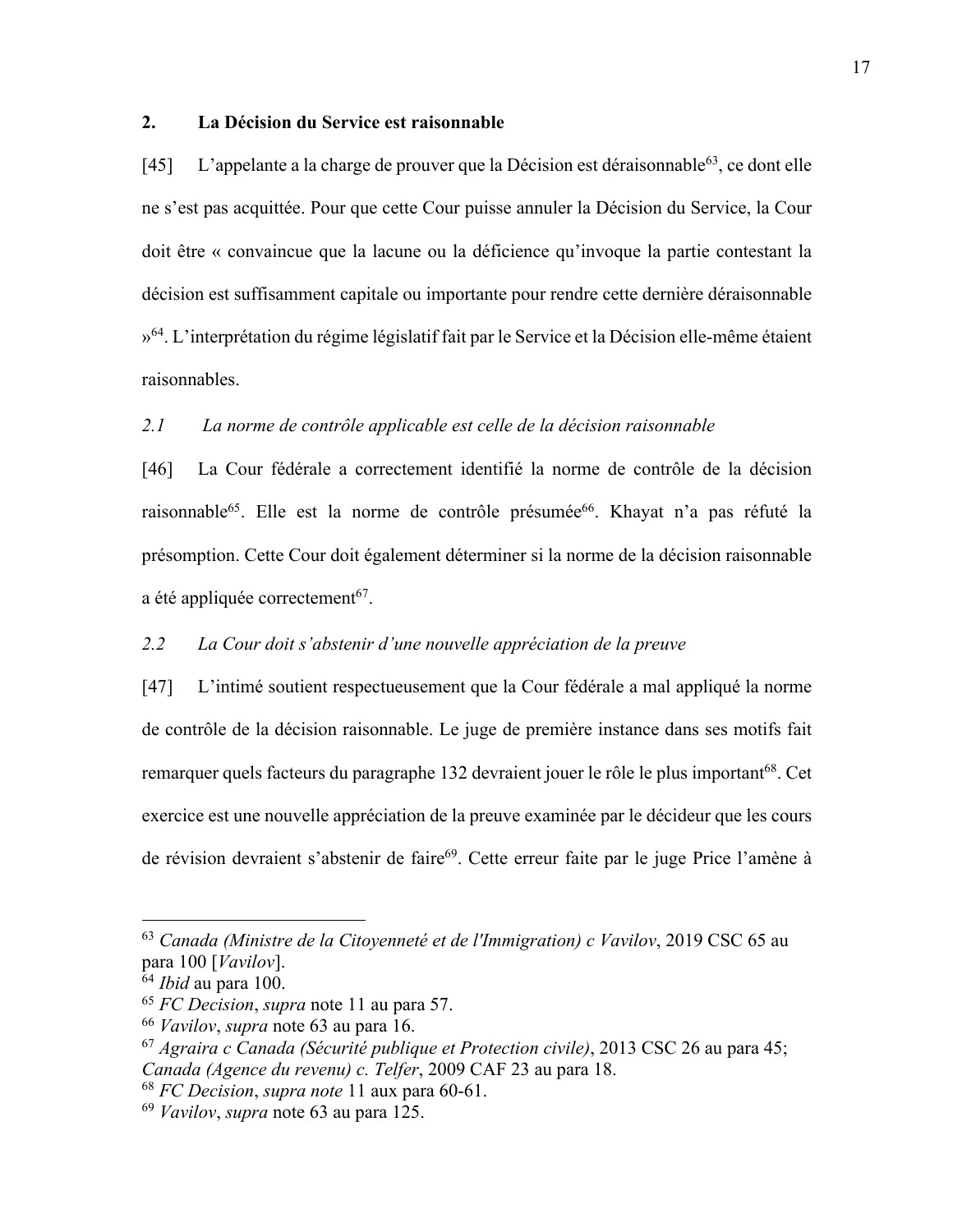déterminer que le Service « n'aurait pu en venir qu'à une seule conclusion : la libération d'office n'est pas appropriée pour M. Matthews »70. Lorsqu'il fait cette déclaration, le juge Price substitue ses vues à ceux du Service tandis qu'il aurait dû déterminer si la Décision « fait partie des issues *possibles* » [nos italiques]<sup>71</sup>.

#### *2.3 Le Service a raisonnablement interprété le régime législatif*

[48] Il existe une ambiguïté entre la version anglaise et la version française des paragraphes qui régissent la Décision faite par le Service (p 129 et 132). La version anglaise prévoit que le Service doit renvoyer le dossier à la Commission s'il estime que le délinquant est « likely to commit » un crime violent tandis que la version française dit « convaincu qu'il commettra »72. La Cour d'appel fédérale dans *Cartier* a décidé qu'il « faut favoriser le sens qui se dégage du texte anglais »73. Ainsi, en vertu des paragraphes 129 et 132 de la Loi, les mots « convaincue qu'il commettra » signifient « convaincue de la probabilité qu'il commette »74.

[49] Dans le contexte du droit pénal, établir qu'il est probable qu'un acte puisse tuera nécessite un seuil élevé de preuve. Plus précisément, il nécessite un degré de probabilité suffisant ou un résultat probable connu. Dans *Nygaard*, la Cour suprême du Canada utilise indifféremment les termes « likely » et « known probable result »75. Plus récemment, la Cour d'appel de la Colombie-Britannique a exprimé que « likely » signifie « a substantial

<sup>70</sup> *FC Decision*, s*upra* note 11 au para 65.

<sup>71</sup> *Newfoundland and Labrador Nurses' Union c Terre-Neuve-et-Labrador (Conseil du trésor)*, 2011 CSC 62 au para 14 [*Newfoundland Nurses' Union*]*.*

<sup>72</sup> *The Act*, *supra* note 3 aux arts 129, 132.

<sup>73</sup> *Cartier c Canada (Procureur général)*, 2002 CAF 384 au para 24.

<sup>74</sup> *Ibid* au para 26.

<sup>75</sup> *R c Nygaard*, 1989 CanLII 6 (CSC), [1989] 2 RCS 1074 à la p 1089.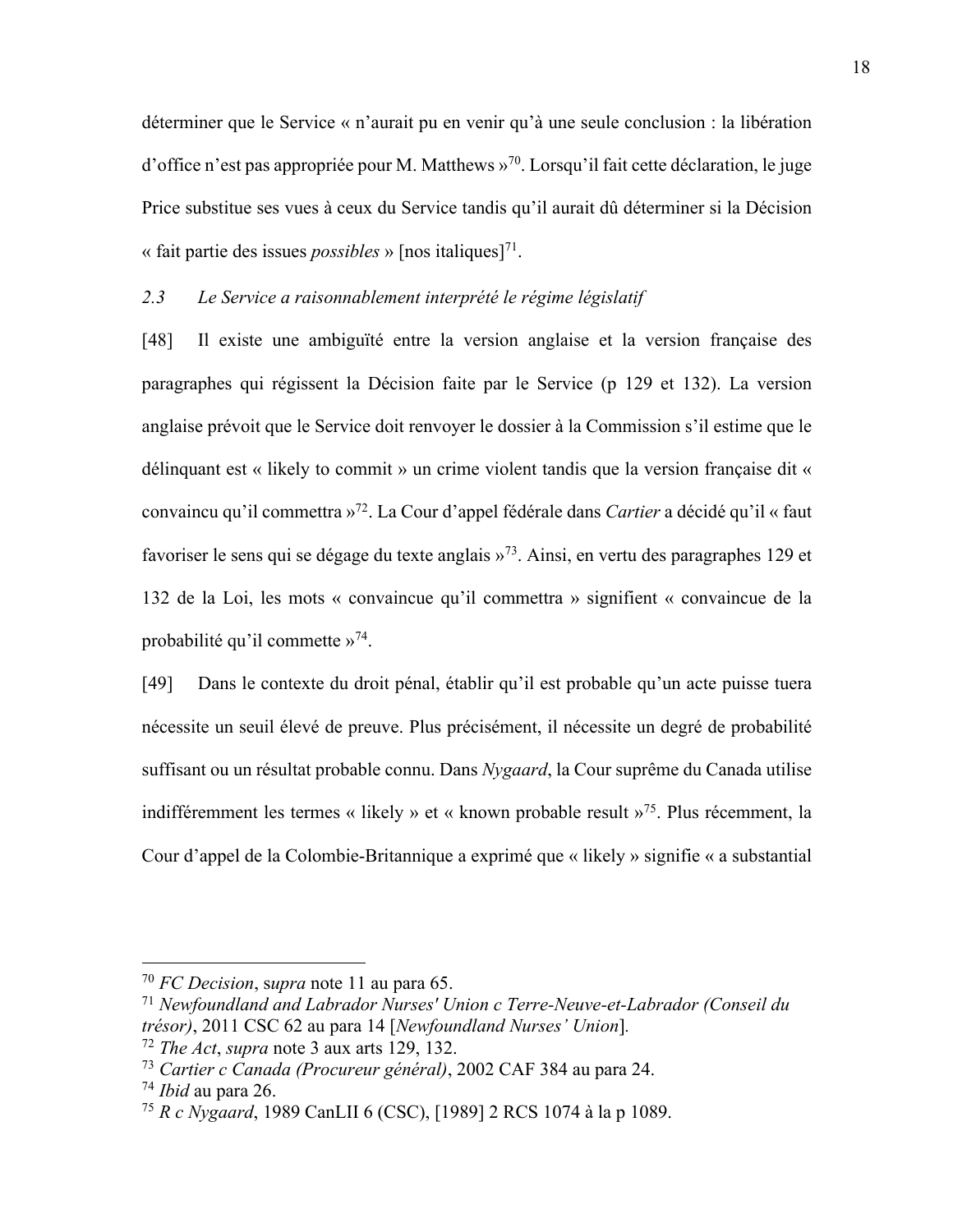degree of probability »<sup>76</sup>. Ainsi, il est raisonnable que le Service emploie une interprétation similaire de la phrase « likely to commit » des paragraphes 129 et 132 de la Loi.

[50] Le Service n'était pas tenu de « procéder à une interprétation formaliste » de la Loi<sup>77</sup>. L'interprétation de la Loi faite par le Service doit être « conforme à son texte, à son contexte et à son objet »78. L'objet des dispositions concernant la libération d'office sous condition se trouvent au paragraphe 100 de la Loi; les dispositions visent à « contribuer au maintien d'une société juste, paisible et sûre en favorisant, par la prise de décisions appropriées quant au moment et au conditions de leur mise en liberté, la réadaptation et la réinsertion social des délinquants en tant que citoyens respectueux des lois »79. En ce qui concerne le contexte, il est important à noter que le rapport d'expert du Dr. Curtis Palmateer démontre qu'il est habituellement « plus sécuritaire pour la société de remettre graduellement en liberté un délinquant »80. Il est tout simplement plus sûr, ce qui est l'un des objets de la Loi, d'assurer le passage de Matthews dans une maison de transition sous conditions de libération conditionnelle avant une libération inconditionnelle<sup>81</sup>. En examinant la Décision sous cet angle contextuel et téléologique, il est évident qu'il était raisonnable pour le Service d'interpréter les paragraphes 129 et 132 comme exigeant un seuil élevé de preuve. Il n'est pas le rôle de la Cour de révision de procéder à une analyse de novo du sens de ces paragraphes<sup>82</sup>. Cette Cour doit seulement déterminer si l'interprétation faite par le Service était raisonnable<sup>83</sup>.

<sup>76</sup> *R v Brar*, 2009 BCCA 585 au para 81.

<sup>77</sup> *Vavilov*, *supra* note 63 au para 119.

<sup>78</sup> *Ibid* au para 120.

<sup>79</sup> *Supra*, *note* 1 à art. 100.

<sup>80</sup> *FC Decision*, s*upra* note 11 au para 73.

<sup>81</sup> *Ibid*.

<sup>82</sup> *Vavilov*, *supra* note 63 au para 116.

<sup>83</sup> *Ibid* au para 115-116.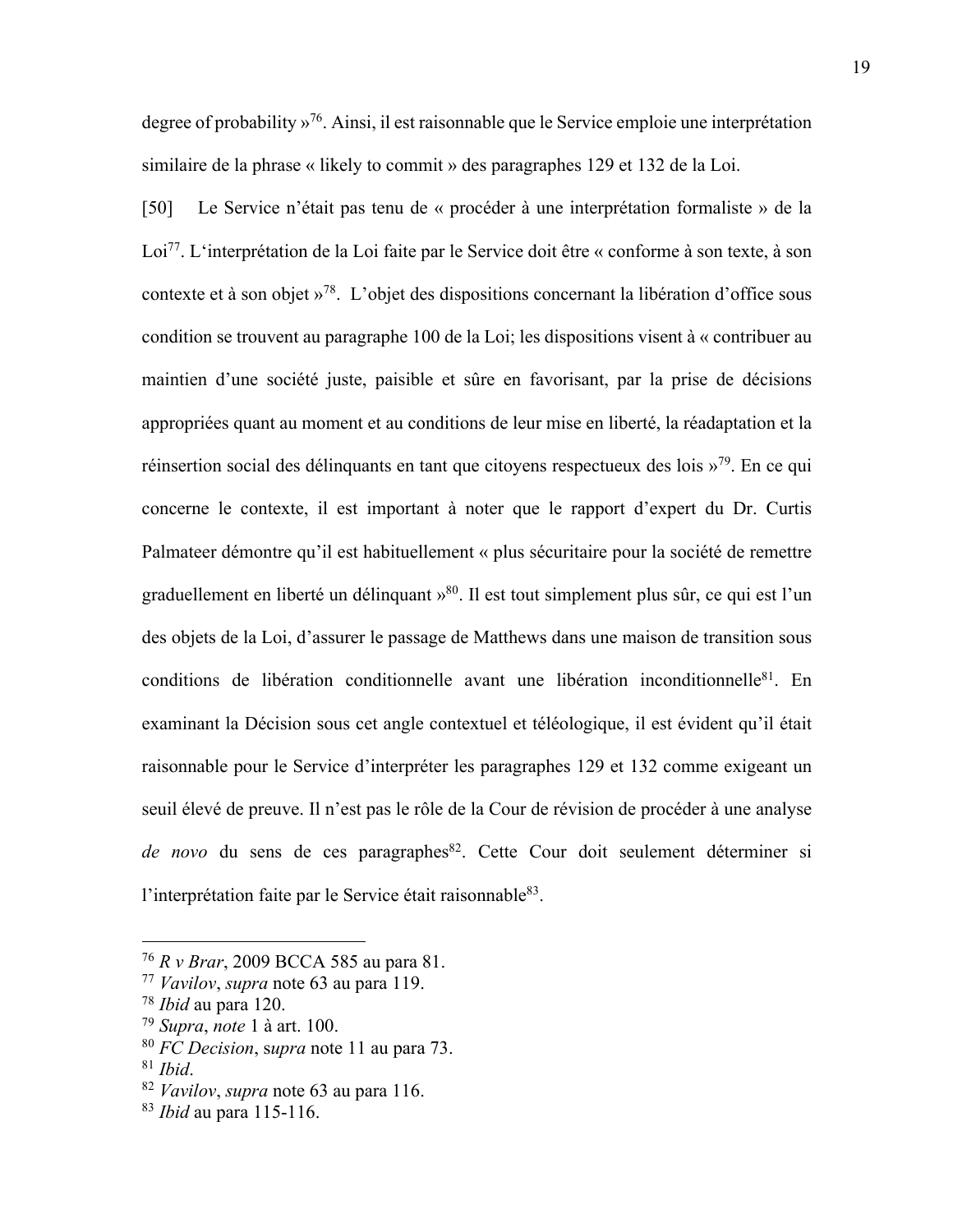#### *2.4 La question précise devant le Service est une question de moment*

[51] La Cour fédérale a correctement identifié la question précise devant le Service comme la suivante: « le Service doit déterminer s'il existe des motifs raisonnables à croire que Matthews commettra probablement une infraction causant la mort ou un dommage grave à une personne au cours des *trois prochaines années* » [nos italiques]84*.* Le Service doit avoir suffisamment de preuves pour satisfaire au critère des « motifs raisonnables de croire »85. Ainsi, le Service doit déterminer si la preuve l'amène à être convaincu de la probabilité que Matthews commettra un tel crime au cours de cette période spécifique de trois ans. Dans l'acte de révision juridique, le tribunal doit déterminer s'il était raisonnable que le Service ait conclu qu'il n'y avait pas suffisamment de preuve pour raisonnablement être convaincu de la probabilité que Matthews commettra un crime pendant cette période.

### *2.5 La Décision du Service est fondée sur un raisonnement cohérent*

[52] Le Service a fourni des motifs suffisants pour démontrer que sa décision est raisonnable. Dans son rapport, le Service exprime que « nous ne sommes pas convaincu [que Matthews] commettra une infraction causant la mort ou un dommage grave à une autre personne avant l'expiration de sa peine »86. En d'autres termes, le Service n'avait aucune preuve démontrant une probabilité pour lui de commettre une telle infraction au cours des trois prochaines années. L'intimé est d'avis que l'absence totale de preuve indiquant le risque d'un crime violent imminent au cours de la période précise de trois ans

<sup>84</sup> *FC Decision*, s*upra* note 11 au para 37.

<sup>85</sup> Service correctionnel du Canada, *Maintien en incarcération* (Directive du commissaire 712-2), Ottawa, 2015 [Directive 712-2].

<sup>86</sup> *FC Decision*, s*upra* note 11 au para 44.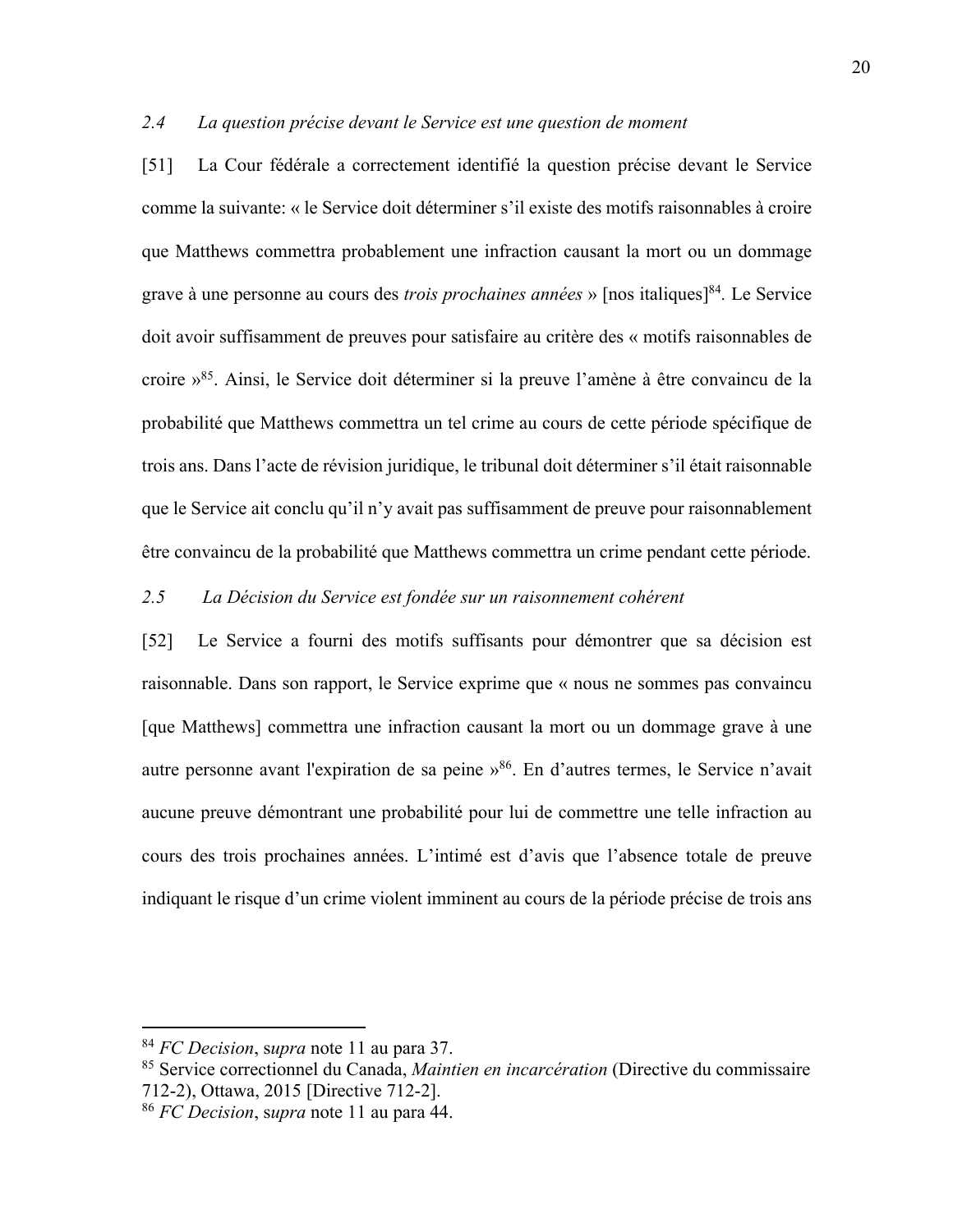en cause est une raison suffisante pour justifier la Décision du Service de ne pas renvoyer le dossier de Matthews à la Commission.

[53] Le Service a également démontré logiquement que Matthews n'est pas suffisamment susceptible de causer la mort ou un dommage grave à tout moment. Neuf facteurs contribuent à la logique interne du Service dont les suivants: (i) Matthews ne consomme plus de drogue, ce que quatre rapports psychologiques identifient comme la cause de son comportement criminel; (ii) il a une diminution marquée du comportement violent de Matthews; (iii) Matthews s'est inscrit à un cours sur la lutte contre la violence  $87$ .

[54] L'appelant prétend que le défaut par le Service de citer certains éléments de preuve ou de tenir compte de certains facteurs rend la décision incohérente. Cependant, appliquer la norme de la décision raisonnable n'est pas une « chasse au trésor » ligne par ligne à la recherche d'une erreur<sup>88</sup>. Le tribunal doit simplement être en mesure de suivre la ligne d'analyse du rapport qui pourrait raisonnablement amener le Service à partir des éléments de preuve disponibles jusqu'à la décision de ne pas renvoyer le dossier de Matthews à la Commission89. Dans le rapport du Service, l'accent mis sur les facteurs positifs par rapport au dossier de Matthews illustre comment le Service a déterminé que la preuve dont il disposait ne respectait pas le seuil élevé qui déclenche un renvoi de dossier à la Commission. Cette conclusion est tout à fait raisonnable. Plus de détails ne rendraient pas la décision plus raisonnable, car elle est raisonnable en soi.

[55] La Décision était justifiée au regard des contraintes juridiques et factuelles. Comme l'a expliqué le juge Plante de la Cour d'appel fédérale, « le Service vit présentement une

<sup>87</sup> *FC Decision*, s*upra* note 11 au para 44.

<sup>88</sup> Vavilov, *supra* note 63 au para 102, citant *Newfoundland Nurses'* Union, *supra* note 71 au para 14.

<sup>89</sup> *Vavilov*, *supra* note 63 au para 100.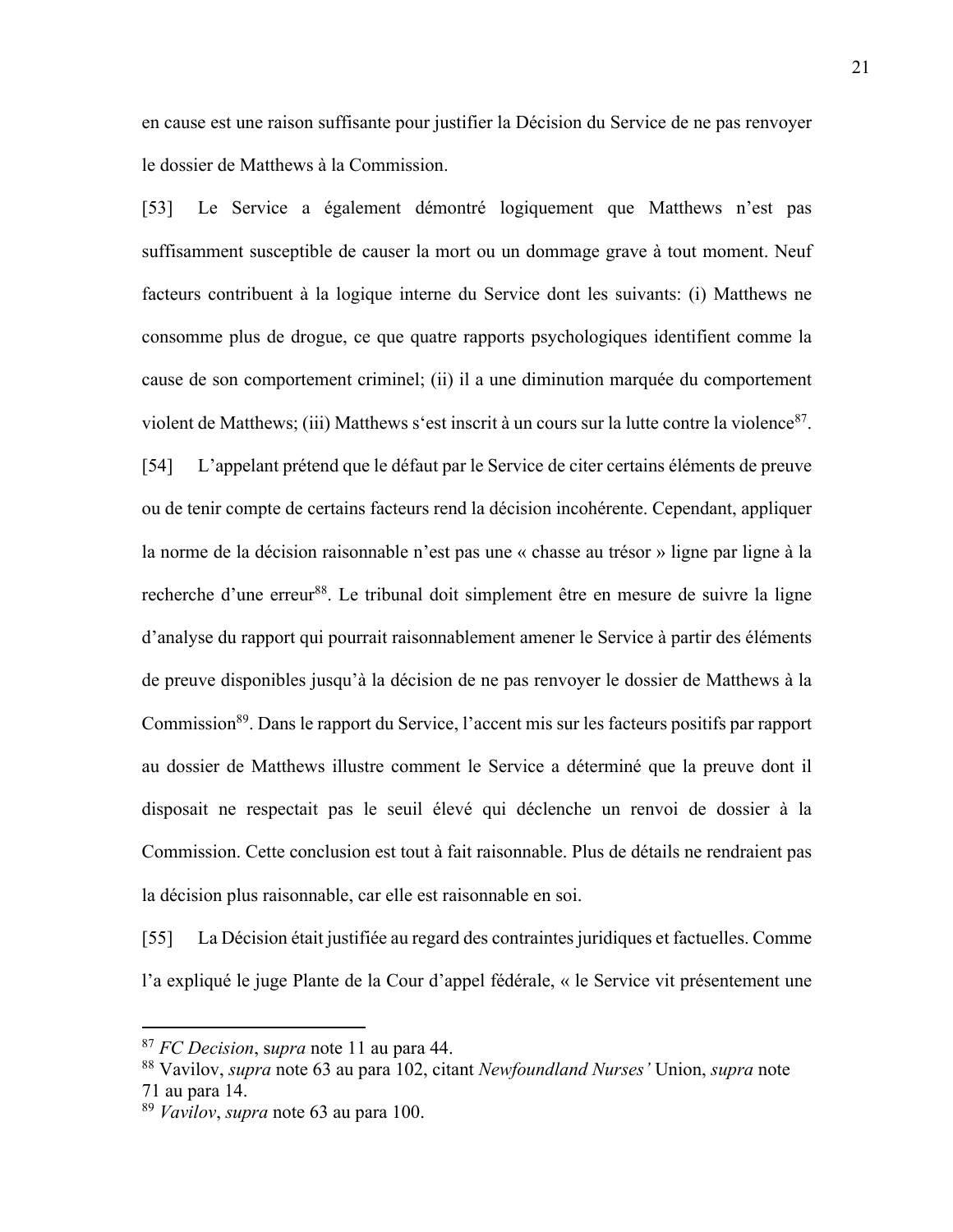pénurie inusitée de personnel. Étant donné les échéances serrées prévues par la Loi et les directives pertinentes, on ne peut pas s'attendre à la perfection. Ce n'est d'ailleurs pas la norme applicable en matière de révision judiciaire »<sup>90</sup>. Dès lors, les circonstances de fait et de droit montrent clairement que la Décision était raisonnable.

#### **3. The Scheme is Not Procedurally Unfair as the Right to be Heard is Fulfilled**

[56] As previously stated, Khayat has no standing to be heard by the Service. In the alternative, even if the Court decides Khayat has the duty to be heard, it has been satisfied through her submissions to the Board.

[57] The Appellant submits the scheme violates her right to be heard, and thus does not adhere to the principles of procedural fairness. The Respondent disagrees with this conclusion. Writing for the majority in the FC decision, Price J. held that "if the Service does not refer a matter of statutory release to the Board, someone like Khayat will never have the opportunity of making submissions on the matter of statutory release".<sup>91</sup> The conclusion that this procedure precludes the Appellant from being heard at all is drawn erroneously. In fact, Price J. acknowledges that the Board has indeed heard Khayat, thus the Respondent asserts that this has fulfilled the Appellant's right to be heard.

# *3.1 The Content of the Right to be Heard is Limited to an Oral Hearing at Any Stage of the Scheme*

[58] Pursuant to the *Baker* factors, <sup>92</sup> Khayat has already been afforded procedural protections through her oral hearing with the Board, and therefore it is not necessary that she is heard by the Service.

<sup>90</sup> *FCA Decision*, s*upra* note 24 au para 44.

<sup>91</sup> *Supra*, note 11 at para 40.

<sup>92</sup> *Baker v Canada (Minister of Citizenship and Immigration)*, [1999] 2 SCR 817 at paras 23-25.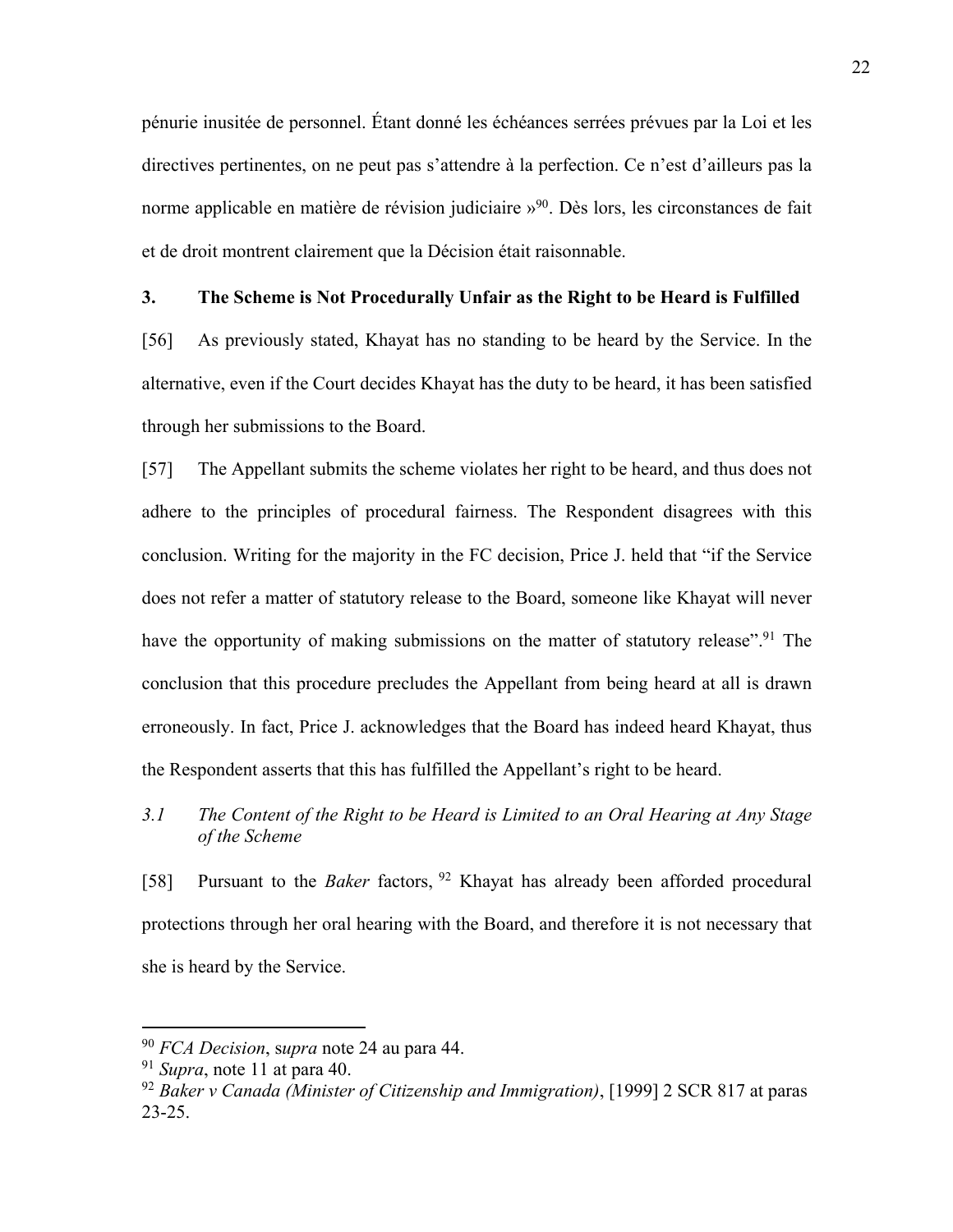### 3.1.1 The Decision and Process Followed are Discretional in Nature

[59] Where an administrative body is afforded discretion, less procedural protections are required.<sup>93</sup> Conversely, the closer the procedural protections resemble a judicial process, the more such protections are required.<sup>94</sup> The Appellant argues that s. 132(a)-(e) evidences the Service's lack of discretion. However, these factors are not exhaustive.<sup>95</sup> The Service is permitted to carry out its own investigation and consider other factors and evidence should they deem it necessary. Decisions for referral turn on varied reasons and necessitates that the Service be given wide discretion to weigh each factor on a case-bycase basis. The majority in the *Mooring* decision at the Supreme Court held that the Board does not play a quasi-judicial role as it does not settle any debates between two opposing parties, but performs investigative functions. There is no requirement to apply rules of evidence, hear testimony or summon witnesses.<sup>96</sup> These characteristics also apply to the Service, and thus, the Service has implied discretionary powers.

#### 3.1.2 The Decision is Not Wholly Determinative

[60] The Service's decision is not wholly determinative, which reduces the requirement for more procedural protection. Matthews is the party directly impacted by the decision and he has the means to appeal the decision. Furthermore, even for individuals such as Khayat, the decision for statutory release is not entirely determinative since conditions for statutory release have yet to be imposed. Khayat is not summarily removed from the procedural process following the Service's decision as she is still able to present at the

<sup>93</sup> *Ibid* at para 23.

<sup>94</sup> *Suresh v Canada (Minister of Citizenship and Immigration)*, 2002 SCC 1 at para 115.

<sup>95</sup> *Baker, supra* note 92 at para 28.

<sup>96</sup> *Mooring v Canada (National Parole Board)* [1996] 1 SCR 75 at para 25.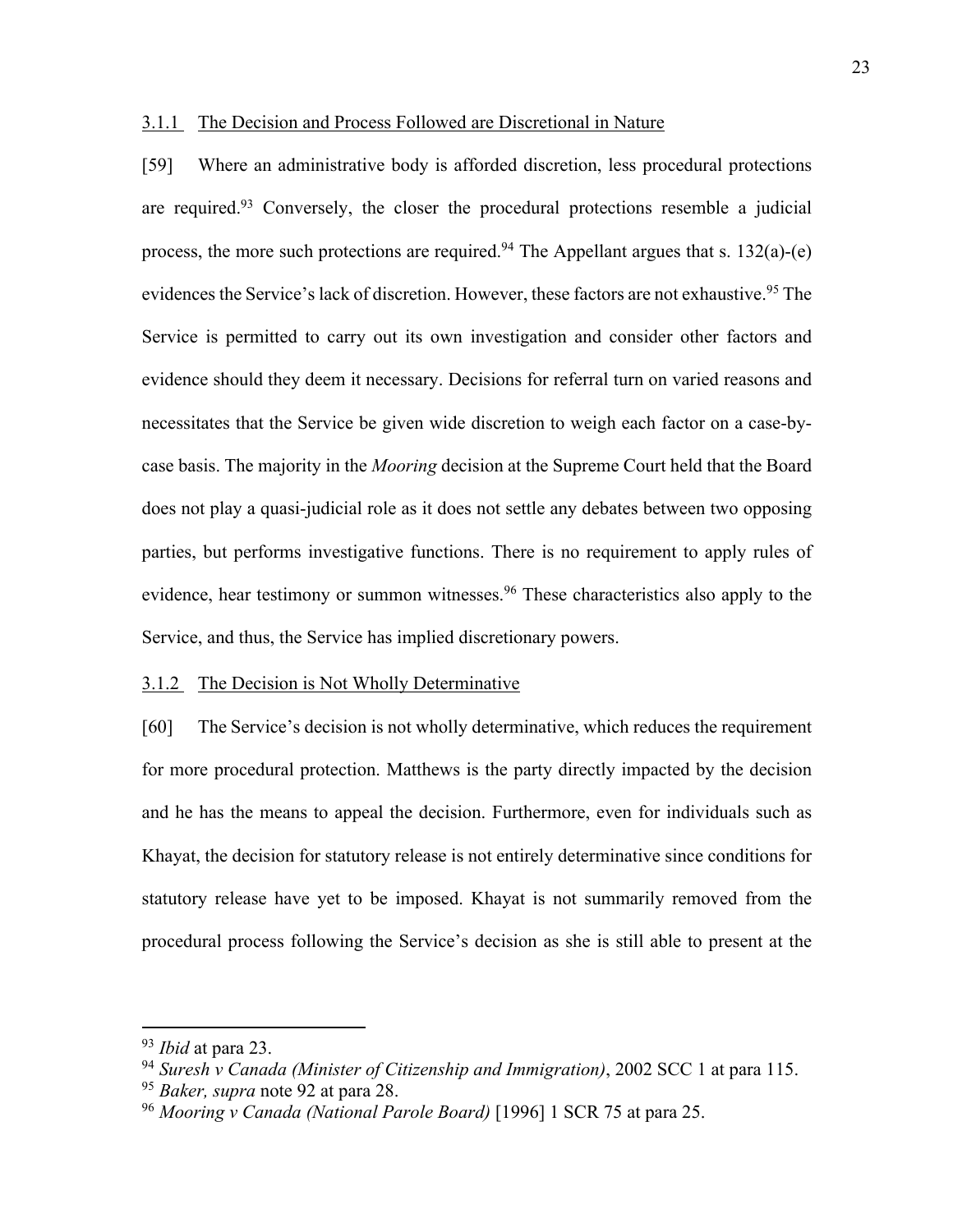Board hearing before the decision is finalized. Denial of statutory release is only part of the decision. The decision is only finalized when conditions are put into place. This is especially significant where conditions imposed are sufficient to mitigate risks – imminent and real or not – to Khayat. As such, the imposition of such conditions lessens the requirement for procedural protection.

#### 3.1.3 Conditions to Statutory Release Reduce Importance of the Decision

[61] Conditions to Matthews' statutory release reduces the requirement for procedural protection. The Respondent submits that although they are sympathetic to Khayat's apprehensions, Matthews' release is not unconditional. Matthews is not a "free man". He is required to abide by the conditions imposed by the Board. Most significantly, he is under strict orders not to contact Khayat. This condition should be interpreted widely—any attempt to do so will result in Matthews' violation of his conditions, and subsequently, the revocation of his statutory release. These measures are not meaningless and mitigate the risk of harm to Khayat.

#### *3.1.4 Khayat Has No Legitimate Expectations of Oral Hearings at the Service Stage*

[62] The Appellant has not submitted any evidence that there is a legitimate expectation that she would be entitled to oral submissions at the Service stage. The Service has not shown past conduct that would support this expectation. Unless there is evidence of actual representation<sup>97</sup> or a pattern of conduct, it cannot be proven that legitimate expectations exist to warrant a higher degree of procedural protection.

<sup>24</sup>

<sup>97</sup> *Canada v Mavi*, 2011 SCC 30 at para 68.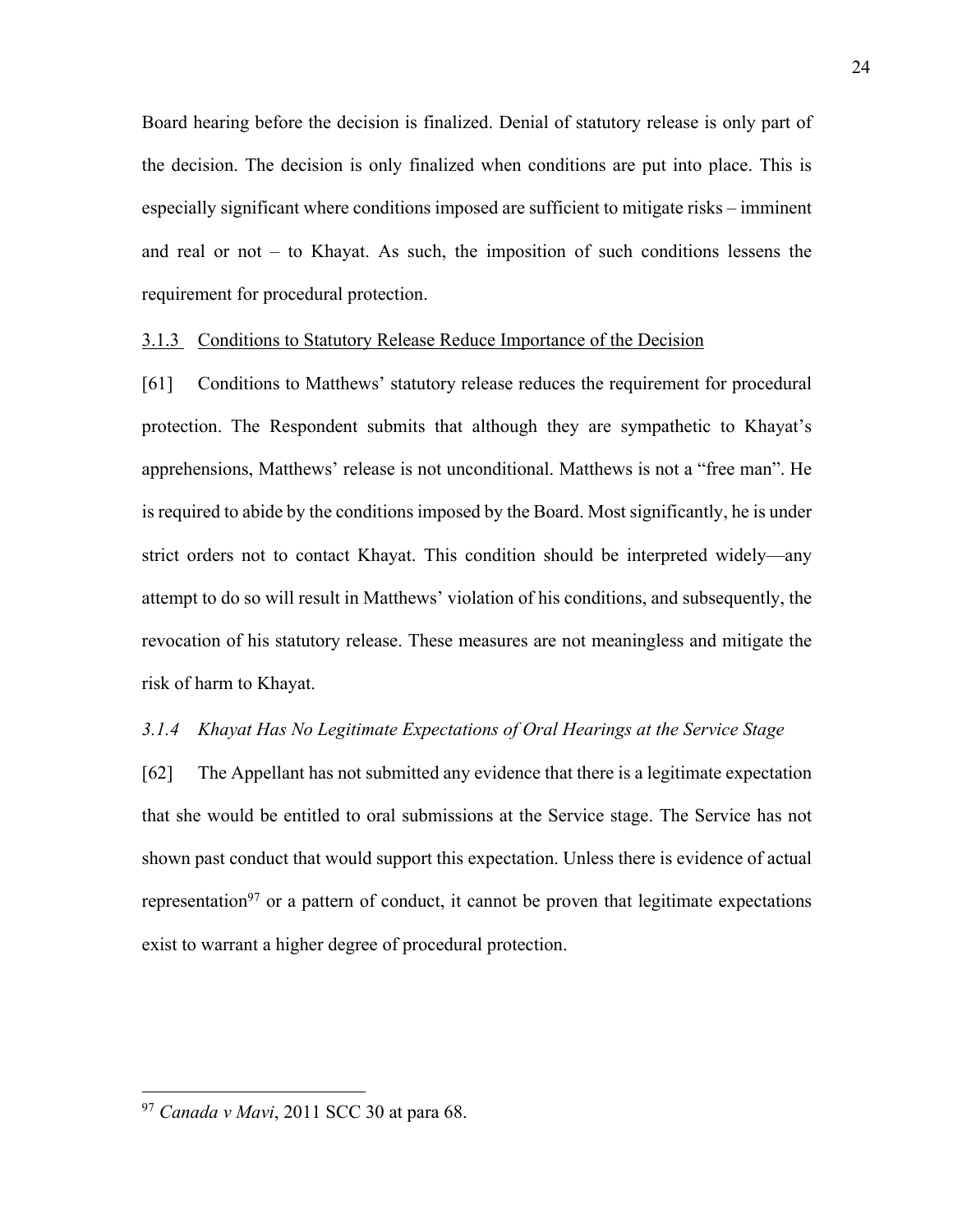#### 3.1.5 The Service's Expertise Warrants a Higher Level of Discretion

[63] Where an administrative body has more expertise in determining the procedures, more discretion should be afforded to the administrative body.<sup>98</sup> The Service is uniquely positioned to interact with offenders who are currently serving sentences. This gives them exclusive insight into whether the offenders exhibit any desire to reform, the degree to which they hold this desire, as well as any other related behavioural changes. Their experience and expertise therefore warrant more discretion, which contributes to a finding that less procedural protection is required.

[64] It is clear that discretion underlies the five factors and requires a finding of less procedural protection. This is particularly apparent with regards to factors one and five – the nature and process of the decision as well as the Service's expertise. Therefore, oral hearings at the Service *and* Board review stage should not be required, so long as the victim is allowed to voice their concerns during the statutory release scheme.

# *3.2 The Scheme Fulfills the Right to be Heard through an Oral Hearing at the Parole Board Stage*

[65] The Service's mandatory consideration of her Victim Impact Statement, as well as Khayat's ability to make representations to the Board satisfies her right to be heard. Under the *Canadian Victims Bill of Rights*, a victim (defined as an individual who has suffered physical or emotional harm as a result of the commission of an offence) may provide the Service with any information at any time during the sentence.<sup>99</sup> In addition, if Khayat has filed a Victim Impact Statement with the court at sentencing, the Service must take this into consideration.<sup>100</sup> Subsection  $(1)(a)(v)$  explicitly requires the Service to consider any

<sup>98</sup> *Baker, supra* note 92 at para 27.

<sup>99</sup> *Canadian Victims Bill of Rights*, SC 2015, c 13, s 2.

<sup>100</sup> *The Act, supra* note 1, s 132.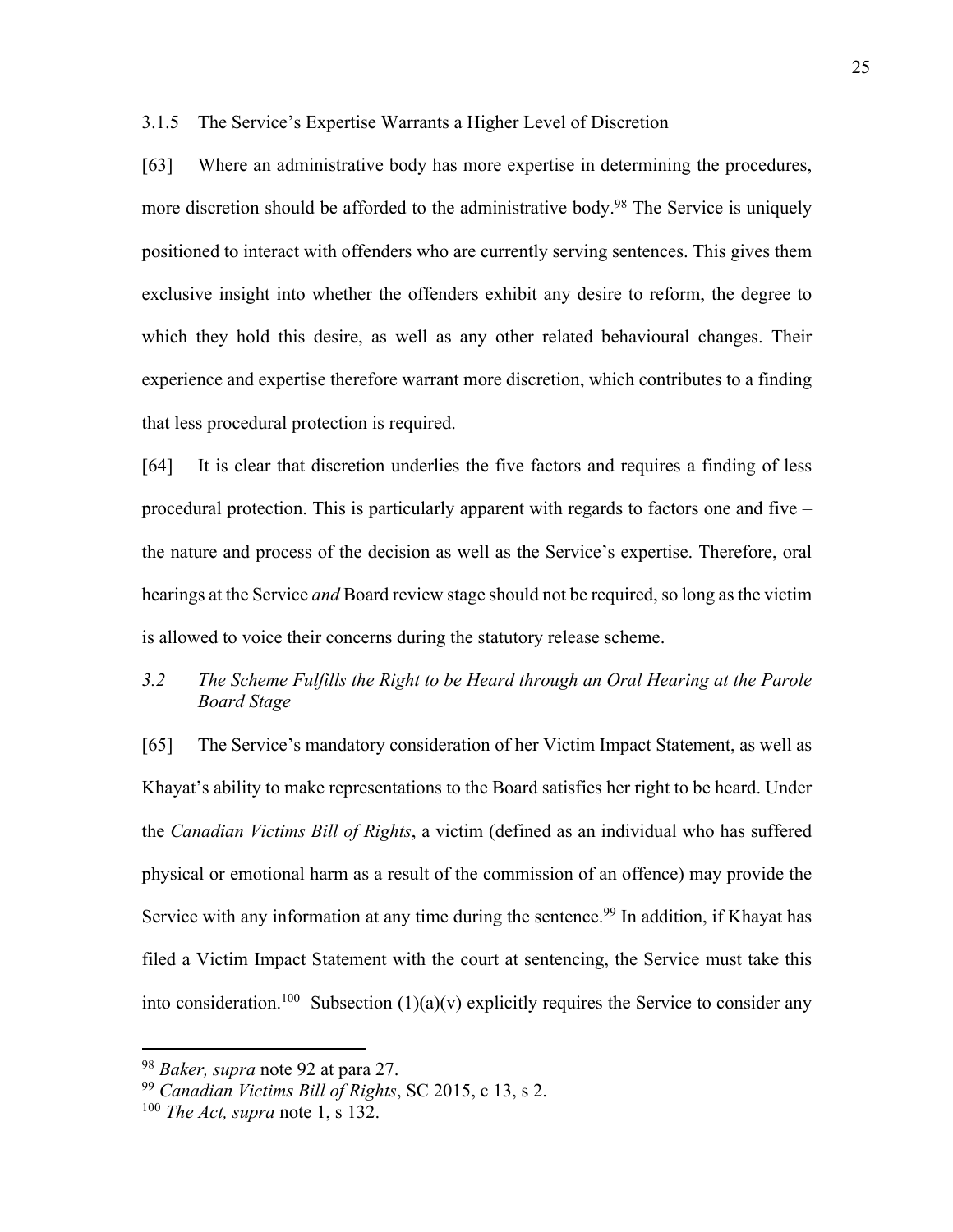explicit threats of violence made by the offender. It should be emphasized that the failure to find Matthews as posing a threat of serious harm does not suggest that no consideration was paid to Khayat's circumstances. The duty to be heard does not require the administrating body to find in the applicant's favour.

[66] In addition, pursuant to the *Baker* factors analysis, the content of Khayat's right to be heard has already be fulfilled through oral submissions to the Board. Serious consideration has been given at every stage to ensure that Matthews' statutory release will not place an undue risk both to Khayat, as well as to society at large. The Board is required to consider Khayat's concerns about the release and following their consideration, the Board implemented conditions to mitigate the risk. The conditions include regular drugtesting, a strict 10pm curfew, and twice-weekly psychological consultations. In addition, he is under an order not to contact Khayat. As Dryden J. held in the FCA decision, unless there is evidence to suggest otherwise, it should not be assumed that such conditions are effective or meaningless.<sup>101</sup>

#### **4. Khayat's Life, and Security of Person Were Not Infringed**

#### *4.1 Khayat's Life or Security of the Person is Not Engaged*

[67] The Appellant submits that the statutory release scheme engages the security of the person of Khayat, therefore violating her s. 7 rights. The Respondent is sympathetic that Khayat's fear of retaliation is genuine. However, this is not a new risk. If Matthews is not granted statutory release now, Khayat will inevitably be confronted with these concerns in three years when Matthews completes his sentence. Moreover, Khayat's concerns regarding a speculative threat is based on the assumption that Matthews' desire to reform

<sup>101</sup> *Supra* note 23 at para 11.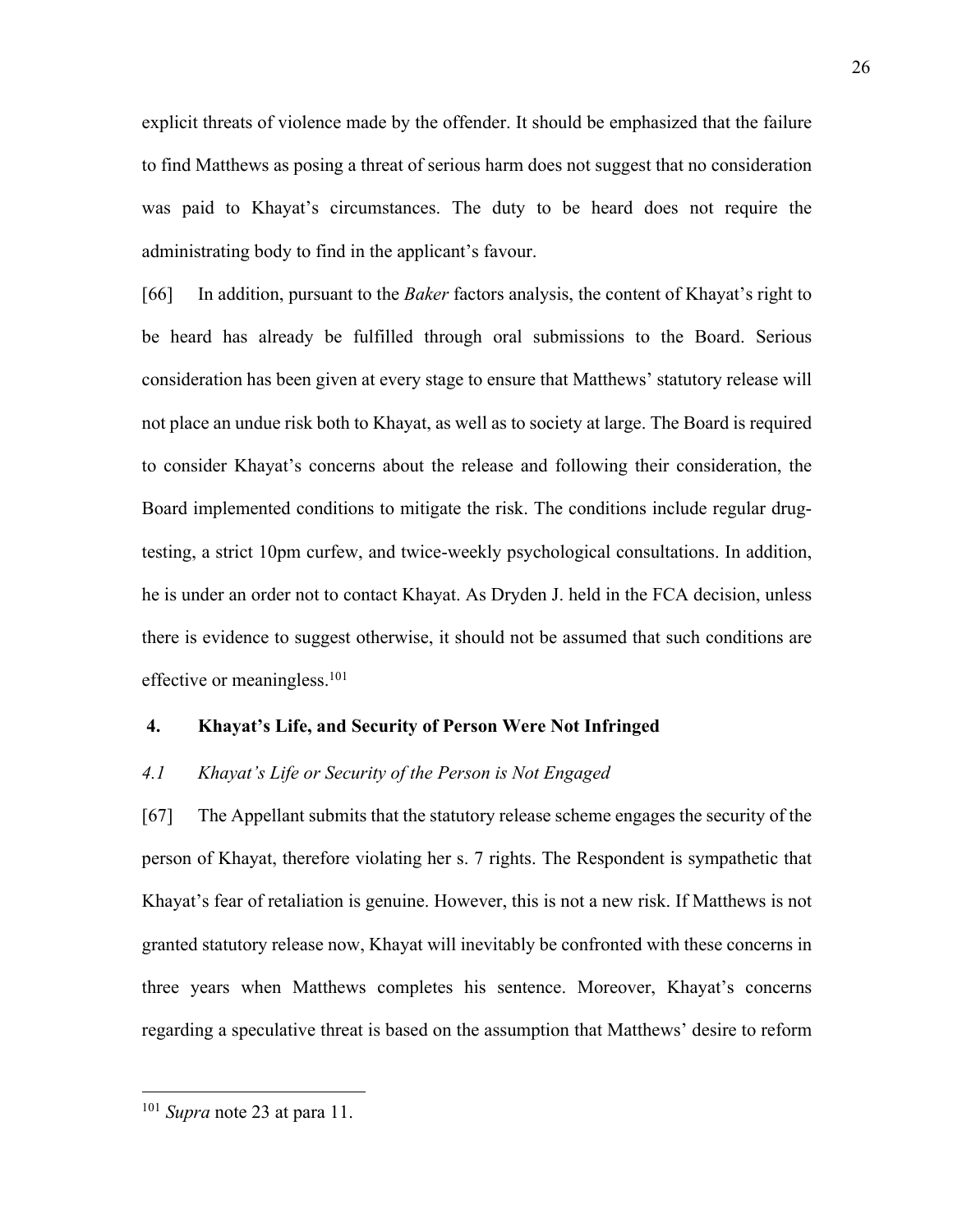is not genuine and that he would have the means to carry out his threats under the conditions of his statutory release. It would be contrary to the objectives of the Scheme if hypothetical threats were sufficient to warrant the denial of statutory release. Where there is no sufficient evidence to prove the link between the action and the future harm, remedial action cannot be justified.102

## *4.2 The Procedural Process of Statutory Release is Not Causally Related to Any Potential Threat Against Khayat*

[68] The failure to hear Khayat results does not deprive her life and security of person. There has been no indication to suggest that her circumstances were not taken into consideration. In fact, the Commissioner's report provides a detailed analysis that takes into consideration his criminal behaviour, the underlying causes of his behaviour, incarceration, as well as various psychological assessments. In particular, Matthews' assessments with Dr. Salming considers his behaviour and attitude towards Khayat. The Appellant draws comparisons to *Bedford*, illustrating that indirect harm caused by the Scheme still fulfills the causality requirement. In *Bedford,* however, but for the government's interference, the sex workers would have been able to take precautions to mitigate their risk.103 Here, Matthews would inevitably be released in three years at the end of his sentence regardless. *Bedford* can be distinguished from this case and does not apply.

[69] Even then, the proposed harm must be real. Speculative and hypothetical threats are not real<sup>104</sup> as threatened future injuries might not happen. Matthews' prior threats are

<sup>102</sup> *Operation Dismantle v The Queen*, [1985] 1 SCR 441 at para 30.

<sup>103</sup> *Canada (Attorney General) v Bedford*, 2013 SCC 72 at paras 64, 71.

<sup>104</sup> *Ibid* at para 76.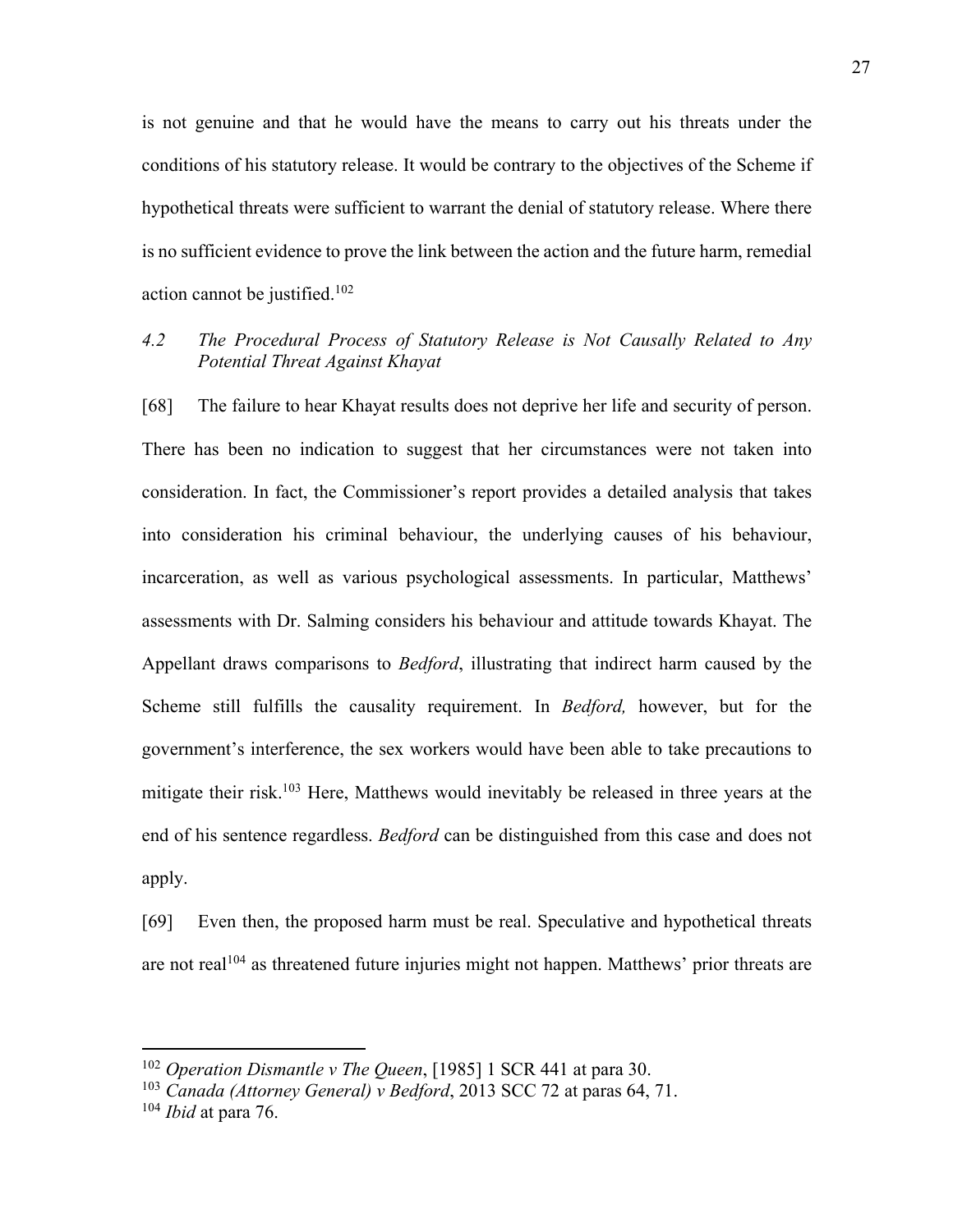speculative if there is no channel through which he may carry them out. In *Bilodeau-Masse v Canada*, the Board denied statutory release where no supervisory program could adequately protect society against the applicant's risk of recidivism.<sup>105</sup> It can be inferred that where the conditions of statutory release can prevent Matthews from carrying out his threat, the harm is only speculative.

[70] Moreover, threatened future injuries must be assessed against Matthews' conduct, which has improved during his incarceration. The frequency of Matthews' threats has decreased since 2015, and the last threat made was two years ago in 2019.<sup>106</sup> This shift is further reflected in his attempt to reform from criminality through drug rehabilitation and other programs. Matthews has expressed a desire to lead a normal and crime-free life. The desire is best reflected in his participation in drug rehabilitation and other criminal reform programs. The Appellant posits that Matthews is likely to reoffend yet is unable to support this claim with evidentiary support that the Act requires.<sup>107</sup> Matthews' improvement during his incarceration is further corroborated by psychologist reports that Matthews is ready to lead a crime-free life. The Service will generally refer the case to the Board where psychological reports show the offender's behaviour pose a danger to society thereby necessitating a denial of statutory release.<sup>108</sup> This was not present in Matthews' report. In the contrary, Matthews has shown commendable progress and there is no indication that he poses an imminent or real threat to Khayat's security of person. Any potential threat is contingent on Matthews' future lapse of self-control or judgement, which cannot be known

<sup>105</sup> *Bilodeau-Massé v Canada (Attorney General)*, [2018] 1 FCR 386 at para 25 [*Bilodeau-Massé*].

<sup>106</sup> *FCA Decision, supra* note 23 at para 30.

<sup>107</sup> *Directive 712-2*, *supra* note 85.

<sup>108</sup> *McBride v Canada (Commissioner of Corrections)*, [1994] FCJ no 2014 at para 48.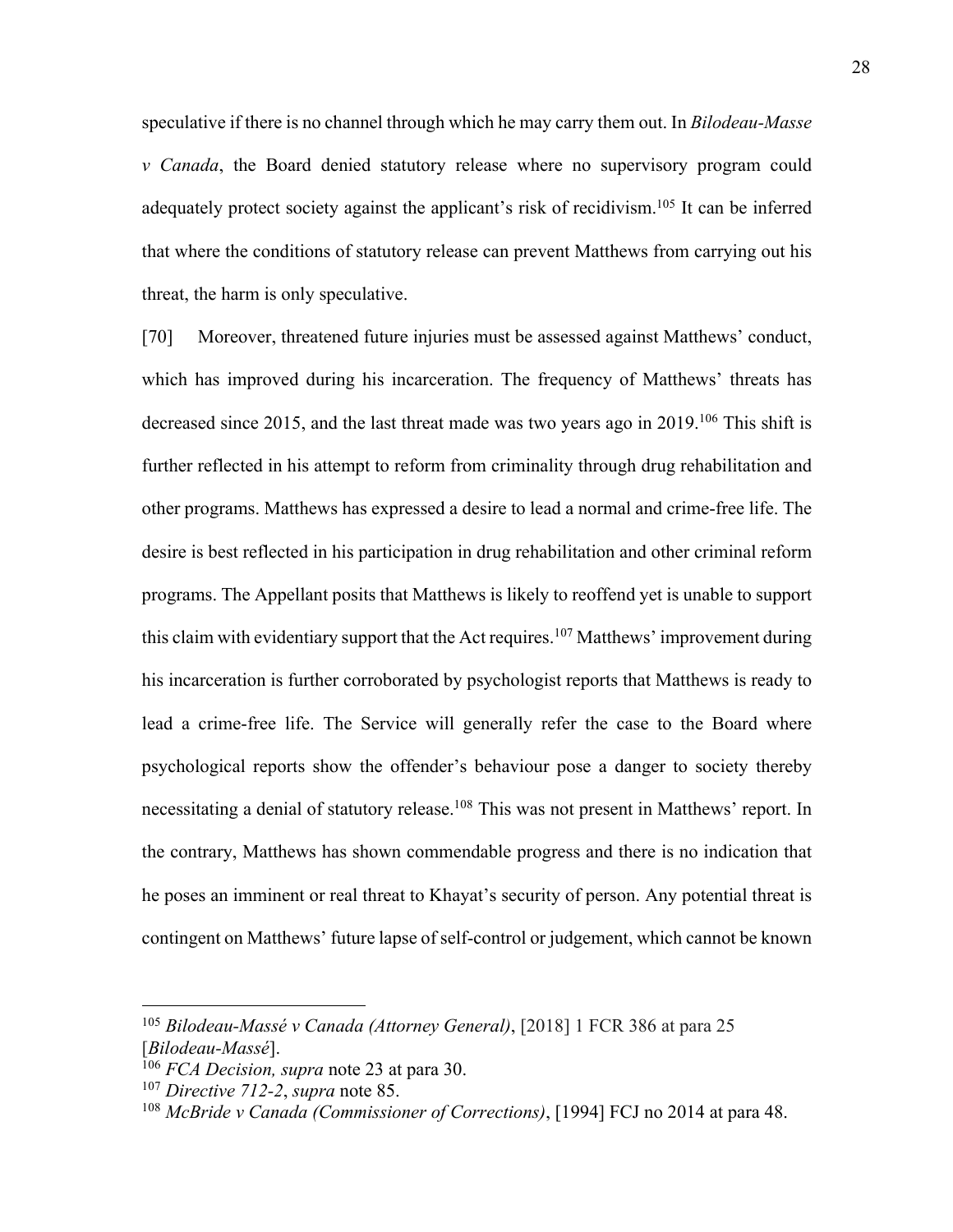at this time. This is speculative harm at best.<sup>109</sup> It is therefore unreasonable to find the mere possibility of harm would constitute a violation of Khayat's security of person.

*4.3 If the Court Finds Khayat's s. 7 Rights were Violated, it is in Accordance to the Principles of Fundamental Justice*

[71] The purpose of conditional release is cited as the maintenance of a just, peaceful and safe society through rehabilitating and reintegrating offenders as law-abiding citizens. The Scheme protects society and rehabilitates offenders. Although the safety of society is paramount, this does not come at the expense of the rehabilitation and reintegration of offenders – these two objectives are not diametrically opposed. The maintenance of a just, peaceful and safe society comes *through* rehabilitation and reintegration – the criminal justice system cannot simply be retributive.

[72] The Appellant's s. 7 claim should fail at both the trigger and causation stage. Should the Court find otherwise, the claim would nevertheless fail as any deprivation would be in accordance with the principles of fundamental justice. As previously stated in Section 1, the procedural fairness requirement has been fulfilled by the duty to hear Khayat's oral submissions at the Board stage. The principles of fundamental justice do not require that an individual benefit from the most favourable procedure, simply that the procedure be fair.110 Substantively, s. 132 of the Scheme is rationally connected, not overbroad, and not grossly disproportionate.<sup>111</sup>

[73] The Scheme is rationally connected to the purpose since the provision prevents those who may pose a serious risk of harm from entering society, which contributes to the

<sup>109</sup> *Okokie v Canada* 2019 FC 880, [2019] FCJ no 1580 at para 109.

<sup>110</sup> *Bilodeau-Masse, supra* note 105 at para 176.

<sup>111</sup> *R v Oakes*, [1986] 1 SCR 103 at para 70.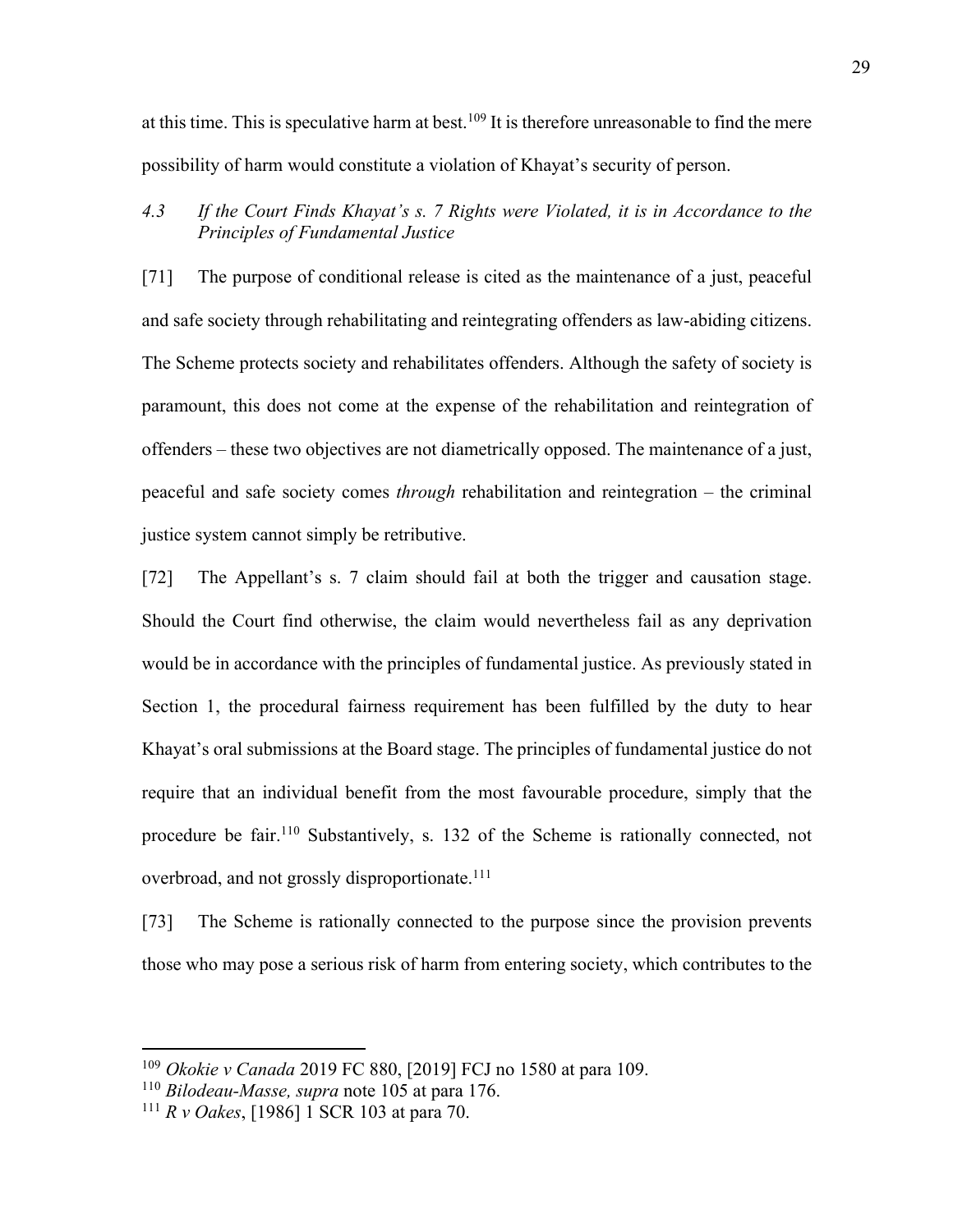safety of society. At the same time, it allows non-dangerous offenders an opportunity to reintegrate into society safely. By limiting the denial of statutory release to dangerous offenders, the provision minimally impairs its effects. Further, s. 132 balances the interests of the state and the individual by carving out exceptions without placing vulnerable individuals at risk. It is important to note that Khayat is not the only individual that the decision affects. Matthews' stake in the decision is high. It would be inappropriate to withhold his freedom where there is simply not enough evidence to conclude that he presents a danger. Moreover, psychiatric reports stress that a "cold release" is more dangerous than a gradual release.<sup>112</sup> The Appellant refers to Matthews' history of criminality but neglects to mention he has since shown tremendous progress. The standard by which statutory release is determined should not be perfection. Matthews must start somewhere, and because a gradual release is safer and his progress can be monitored, statutory release is appropriate and not unconstitutional. Strict detention is not "the push"113 Matthews needs. The sudden freedom that he receives at the conclusion of his sentence may in fact prove to be too tempting. Instead, Matthews should gradually build up the habit of discipline best afforded through a stringent regime. For example, the various conditions to Matthews' statutory release are more likely to be the incentive or "push" that allows him to rehabilitate as a law-abiding citizen into society.

# **5. If the Court Finds Khayat's S. 7 Rights are Violated, the Scheme is Still Saved Under S. 1**

<sup>112</sup> *FC Decision, supra* note 6 at para 73.

<sup>113</sup> *Ibid* at para 27.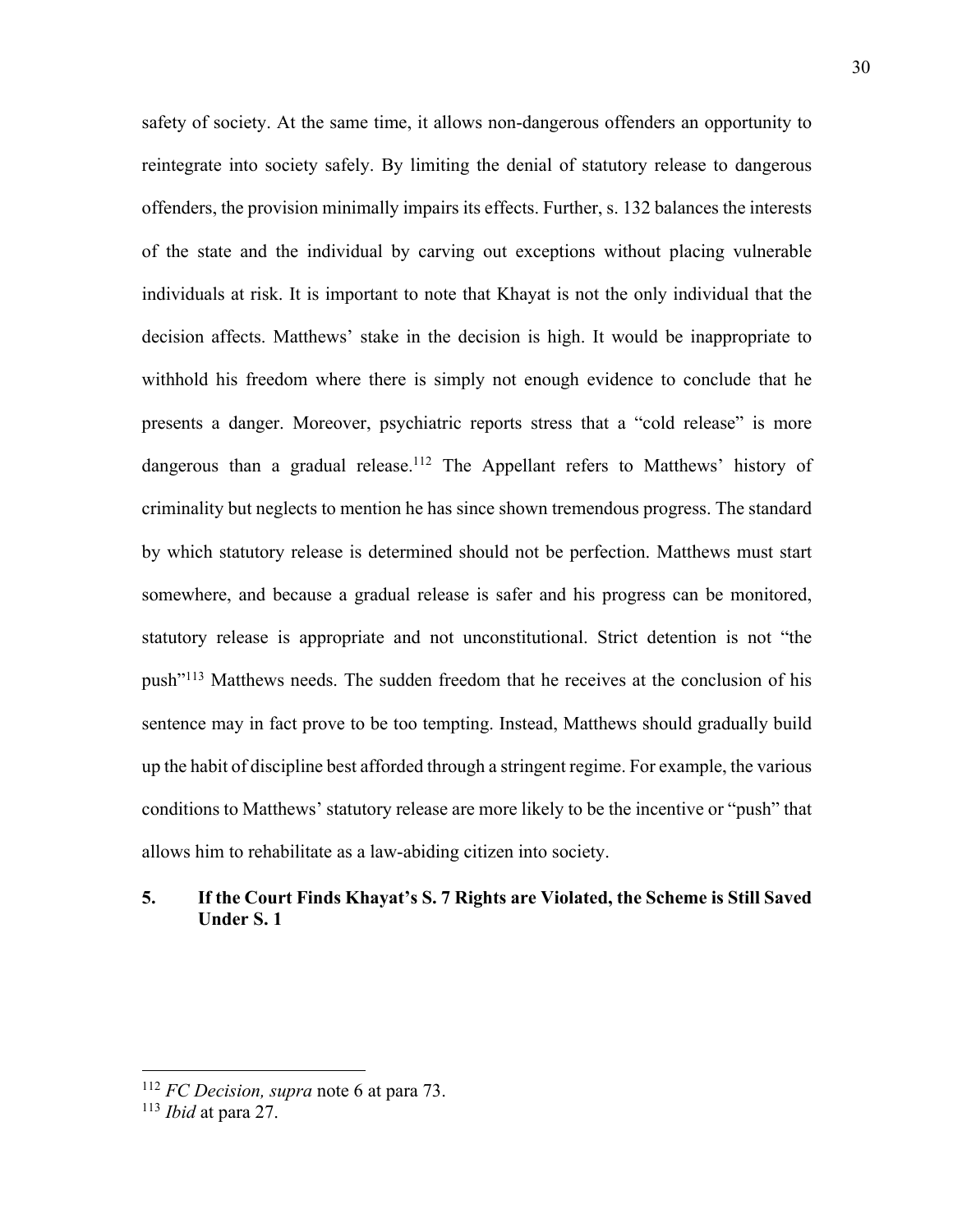[74] In the event that the Court finds the Scheme is not implemented in accordance with principles of fundamental justice, it is still saved under S. 1 of the *Charter*. The Respondent finds it unnecessary to discuss in detail whether the Scheme was prescribed by law, as it is expressly provided for by statute.<sup>114</sup>

#### *5. 1 The Purpose of the Scheme is a Pressing and Substantial Objective*

[75] The stated purpose of the Scheme is "the maintenance of a safe society through rehabilitation and reintegration of offenders as law-abiding citizens", and the Appellant has agreed that it is of pressing concern<sup>115</sup> such as to warrant overriding a constitutionally protected right or freedom.

#### *5.2 The Scheme is Proportional as it is Rationally Connected and Minimally Impairing*

[76] The Scheme is rationally connected to the purpose such that it is not arbitrary. Its goal to rehabilitate and reintegrate offenders is fulfilled when offenders are allowed to serve the last part of their sentence in society under conditions that mitigate risk to society. Dr. Palmateer's report clearly states the importance of gradual release in rehabilitation<sup>116</sup>, and it is certainly preferable to a "cold release" upon which the offender may find the newfound freedom all too tempting.

[77] In addition, the Scheme is minimally impairing. The Scheme is the least intrusive means to achieve its purpose. S. 4 of the Act expressly requires the Service to "use the least restrictive measures consistent with the protection of society, staff members and offenders".117 This is measured both with regards to society and the offender. It is

<sup>114</sup> *R. v Therens*, [1985] 1 SCR 613 at para 1.

<sup>115</sup> *R. v. Big M Drug Mart Ltd.*, [1985] 1 SCR 295 at para 69.

<sup>116</sup> *FC Decision, supra* note 6 at para 73.

<sup>117</sup> *The Act, supra* note 1, s 4.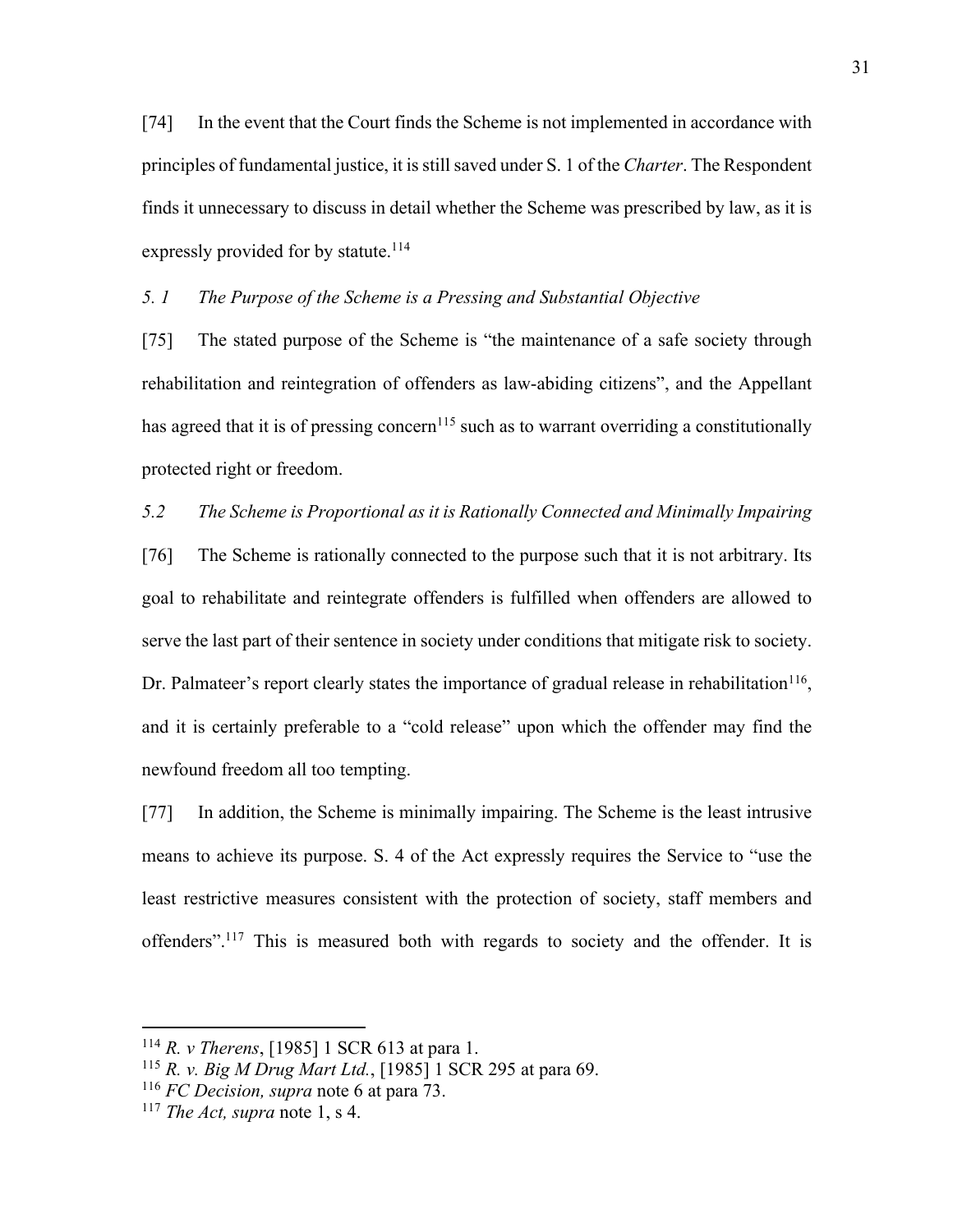minimally impairing to both society through excluding dangerous offenders, as well as to the offender through setting a reasonable threshold of what constitutes serious risk of harm.

[78] Lastly, the Scheme balances the deleterious and salutary effects of the objectives. The benefits of maintaining a safe society outweighs the detriment to the individual who is affected by the law. Here, the hypothetical harm from the Scheme is minimal owing to effective conditions to Matthews' statutory release. Once again, this hypothetical harm is inevitable – either it materializes now, or it materializes three years later upon the conclusion of Matthews' sentence. In addition, the threat is merely speculative and may not be realized. The Respondent urges the Court to recognize that gradual release is more beneficial for both the offender and society than cold release in rehabilitation, and it is upon this premise that the Act requires automatic statutory release for all non-dangerous offenders. In turn, the only logical conclusion to be drawn is that the protection of society outweighs the "expedited" fear that Khayat will undoubtedly eventually face.

[79] If the Court finds that Khayat's s. 7 rights have been violated, the Scheme would be saved under s. 1 as the Scheme is rationally connected, minimally impairing, and proportional to its objectives.

# **6. The Threshold to Oppose Statutory Release is Not Too High So as to Automatically Release Dangerous Offenders**

[80] Statutory release is not the end of the offender's sentence. Although "release" is in its title, the Scheme does not, in a strict sense, "release" offenders, but rather, allows them to serve the final third of their sentence in the community with stringent conditions.<sup>118</sup> It is not complete freedom and is not treated as such. In Matthews' case, he is obligated to

<sup>32</sup>

<sup>118</sup> *The Act, supra* note 1*,* s 100.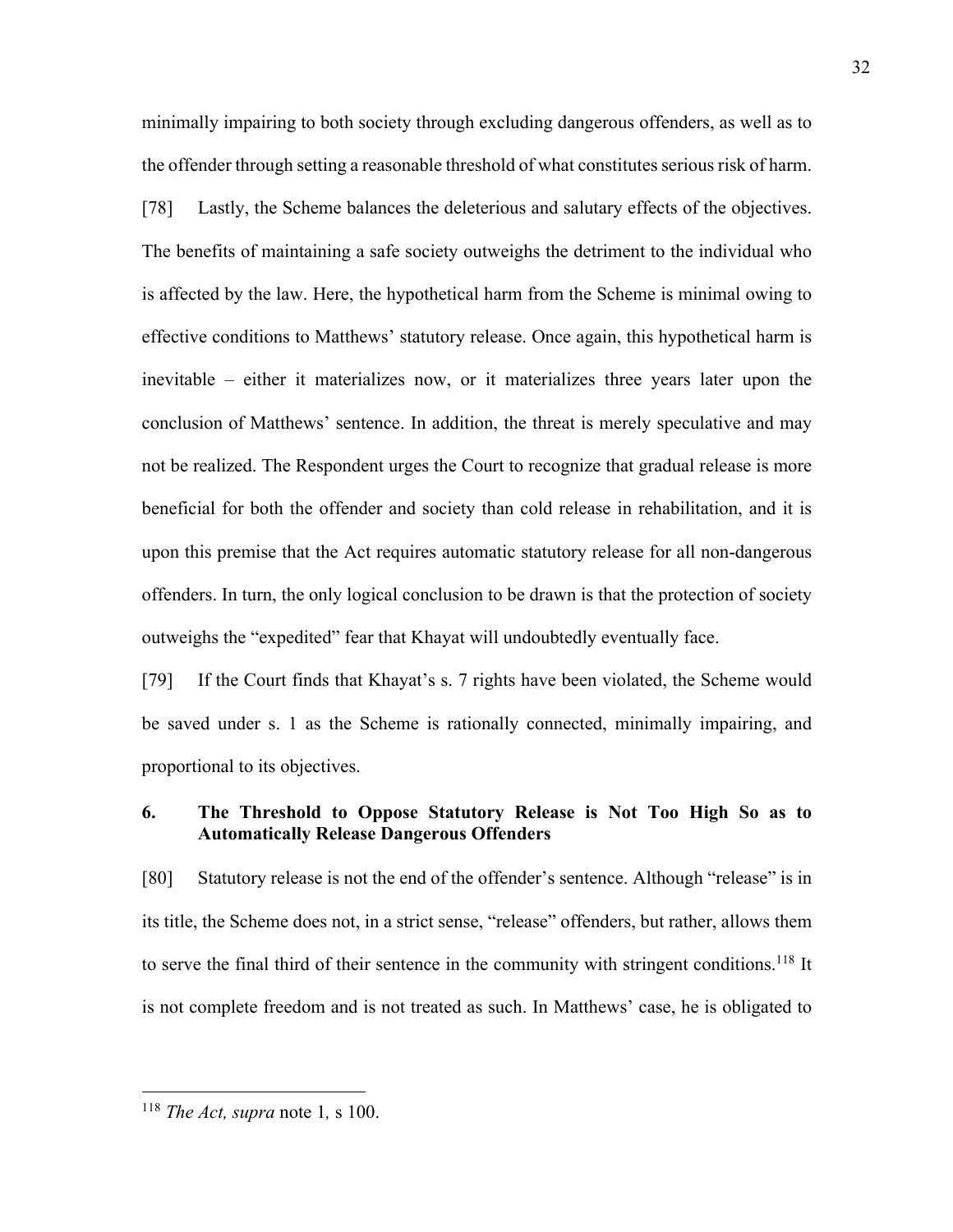participate in drug testing, refrain from contacting Khayat, comply with a 10pm curfew, and several other measures. These are all measures that can mitigate the risk to society and Khayat through curtailing Matthews' freedom of movement, as well as providing him with the resources necessary to facilitate rehabilitation (e.g. psychiatric support).

#### *6.1 The Scheme is Rationally Connected to the Purpose of the Legislation*

[81] The purpose of conditional release is to maintain a just, peaceful and safe society through rehabilitating and reintegrating offenders as law-abiding citizens.<sup>119</sup> Statutory release, in particular, is triggered automatically where an offender serves two-thirds of his sentence.<sup>120</sup> However, s. 132 places safeguards that prevent dangerous offenders from being released. Each of the factors that the Service must consider specifically targets dangerous offenders, for example, requiring "persistent violent behaviour"<sup>121</sup> and reliable information proving the offender is planning to cause serious harm or death to other persons.122 This ensures the protection of society from dangerous offenders who are likely to cause serious harm to individuals.

## *6.2 The Scheme is Minimally Impairing*

[82] The Appellant further posits that requiring the offender to "likely" cause serious harm or death is too high of a threshold. The Respondent disagrees. Any other requirement would be too broad. Denying statutory release to any offender that may "potentially" or "possibly" cause serious harm or death to another individual is too low a threshold. It completely defeats the purpose as it effectively denies most offenders the possibility of

<sup>119</sup> *Ibid*

<sup>120</sup> *Ibid*, s 127(3).

<sup>121</sup> *Ibid*, s 132(a).

<sup>122</sup> *Ibid*, s 132(c).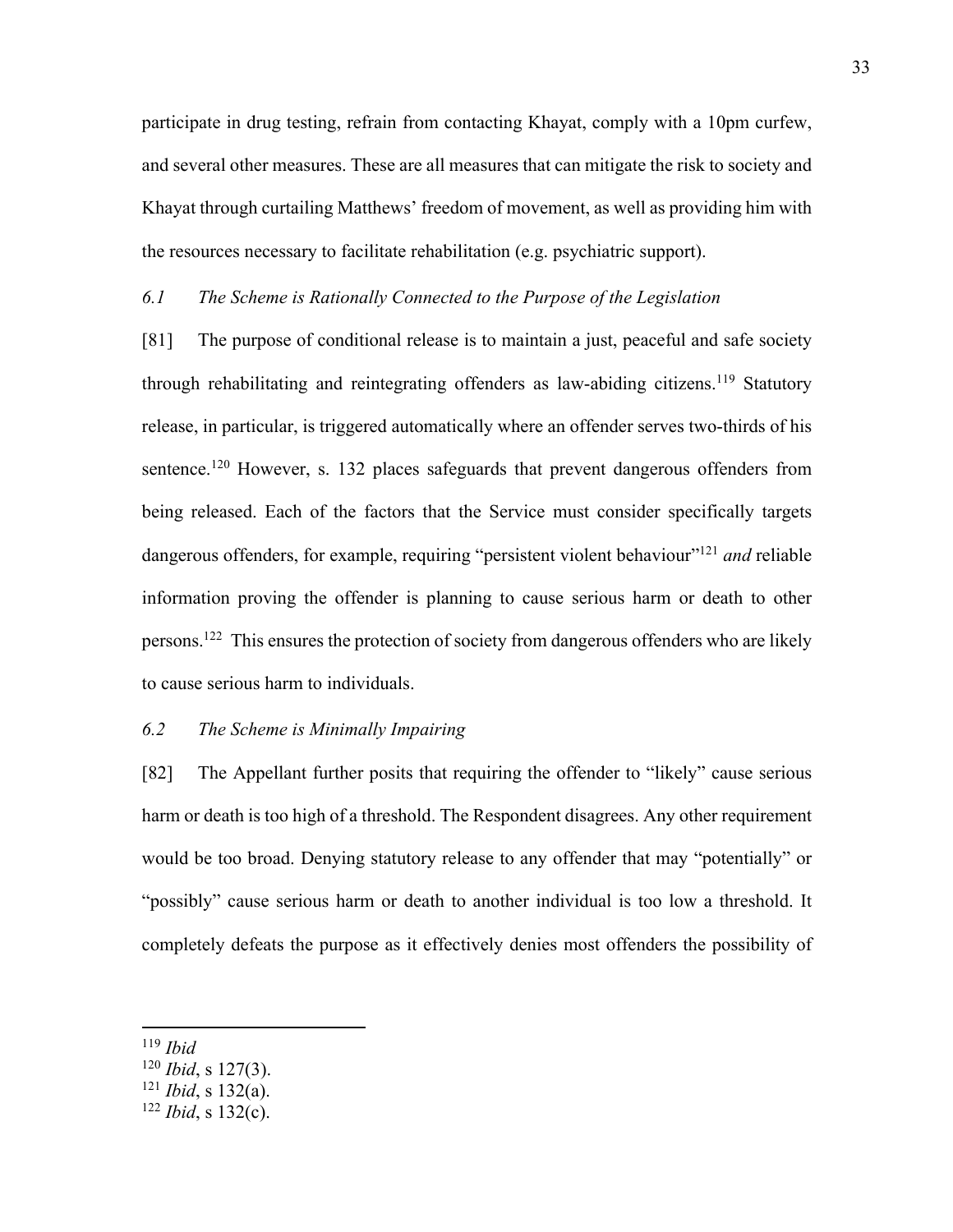statutory release. Requiring at least some evidence of likelihood is minimally impairing on offenders who wish to be released and are making a conscious effort to reform. When compared with s. 229(a)(ii) of the *Criminal Code*, in which "likely" requires a substantial degree of probability *and* means to cause death or serious bodily harm,<sup>123</sup> the Scheme already sets a significantly lower threshold. It would place undue burden on the offender if the Scheme were to require only a mere possibility that serious harm or death could be caused, especially if there is very little chance that the offender has the means to commit the proposed acts of violence.

[83] Matthews' conditional release enables the Service to achieve its statutory objective of gradually and safely re-integrating offenders such as Matthews back into society. The Decision reasonably and constitutionally facilitates this objective. For these reasons, this appeal should be dismissed.

#### **PART V – ORDER SOUGHT AND NAMES OF COUNSEL**

[84] The Attorney General of Canada requests that the Canadian Court of Justice

**DISMISS** this appeal, **UPHOLD** the decision of the Federal Court of Appeal, **DECLARE** the decision not to refer Darryl Matthews' case to the Parole Board of Canada a reasonable exercise of the Service's discretion, **DECLARE** the statutory release scheme under the Act to be constitutional.

#### ALL OF WHICH IS RESPECTFULLY SUBMITTED this 2nd day of February 2022.

Andrea Strathdee

Counsel # 1 for the Respondent

Counsel #2 for the Respondent

Valerie Cheng

<sup>123</sup> RSC 1985, c C-46, s 229.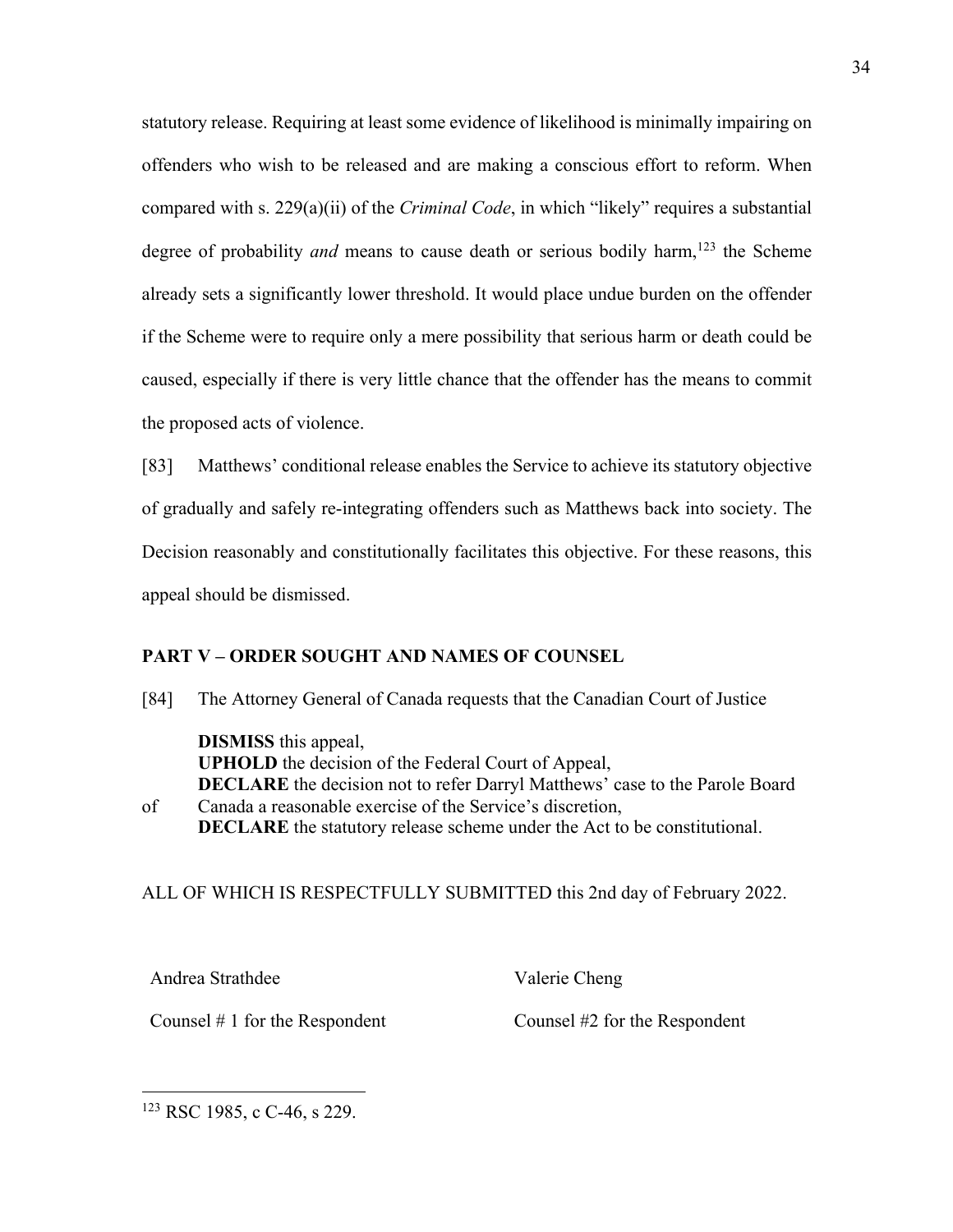### **APPENDIX A – LIST OF AUTHORITES**

1. Legislation

*Canadian Victims Bill of Rights*, SC 2015, c 13, s 2. *Canadian Charter of Rights and Freedoms*, part 1 of the *Constitution Act*, *1982*, being Schedule B to the *Canada Act 1982* (UK), 1982, c 11. *Corrections and Conditional Release Act*, SC 1992, c 20. *Criminal Code*, RSC 1985, c C-46. *Loi sur les Cours fédérales,* LRC 1985, c F-7, art. 18.1(1)

2. Government Documents

Service correctionnel du Canada, *Maintien en incarcération* (Directive du commissaire 712-2), Ottawa, 2015 [Directive 712-2].

3. Jurisprudence

*Administration de pilotage des Laurentides c Corporation des pilotes du Saint-Laurent Central Inc*., 2019 CAF 83. *Agraira c Canada (Sécurité publique et Protection civile)*, 2013 CSC 26. *Alberta c Canada (Commission du blé*), 1997 CanLII 6374 (CF), [1998] 2 CF 156. *Baker v Canada (Minister of Citizenship and Immigration)*, [1999] 2 SCR 817. *Bernard c Close*, 2017 CAF 52. *Bilodeau-Masse v Canada (Attorney General)*, [2018] 1 FCR 386. *Canada (Agence du revenu) c. Telfer*, 2009 CAF 2. *Canada (Attorney General) v Bedford*, 2013 SCC 72. *Canada (Ministre de la Citoyenneté et de l'Immigration) c Vavilov*, 2019 CSC 65. *Canada (Procureur général*) *c Downtown Eastside Sex Workers United Against Violence* Society, 2012 CSC 525. *Canada v Mavi*, 2011 SCC 30. *Cartier c Canada (Procureur général)*, 2002 CAF 384. *Conseil canadien des Églises c Canada (Ministre de l'Emploi et de l'Immigration*, 1992 CanLII 116 (CSC), [1992] 1 RCS 236. *Finlay c Canada (Ministre des Finances)*, 1986 CanLII 6 (CSC), [1986] 2 RCS 607. *Friends of the Island Inc. c Canada ( Ministre des Travaux publics )*, 1993 CanLII 2942 (CF), [1993] 2 CF 229. *Housen c Nikolaisen*, 2002 CSC 33. *Ligue des droits de la personne de B'Nai Brith Canada c. Odynsky*, 2010 CAF 307. *McBride v Canada (Commissioner of Corrections)*, [1994] FCJ no 2014. *Miners c Kings (County),* 2018 NSCA 5. *Mooring v Canada (National Parole Board)* [1996] 1 SCR 75. *Newfoundland and Labrador Nurses' Union c Terre-Neuve-et-Labrador (Conseil du trésor)*, 2011 CSC 62. *Operation Dismantle v The Queen*, [1985] 1 SCR 441. *Re Rothmans of Pall Mall Canada Ltd. et al. and Minister of National Revenue et al.*, 1976 CanLII 1163 (FCA).